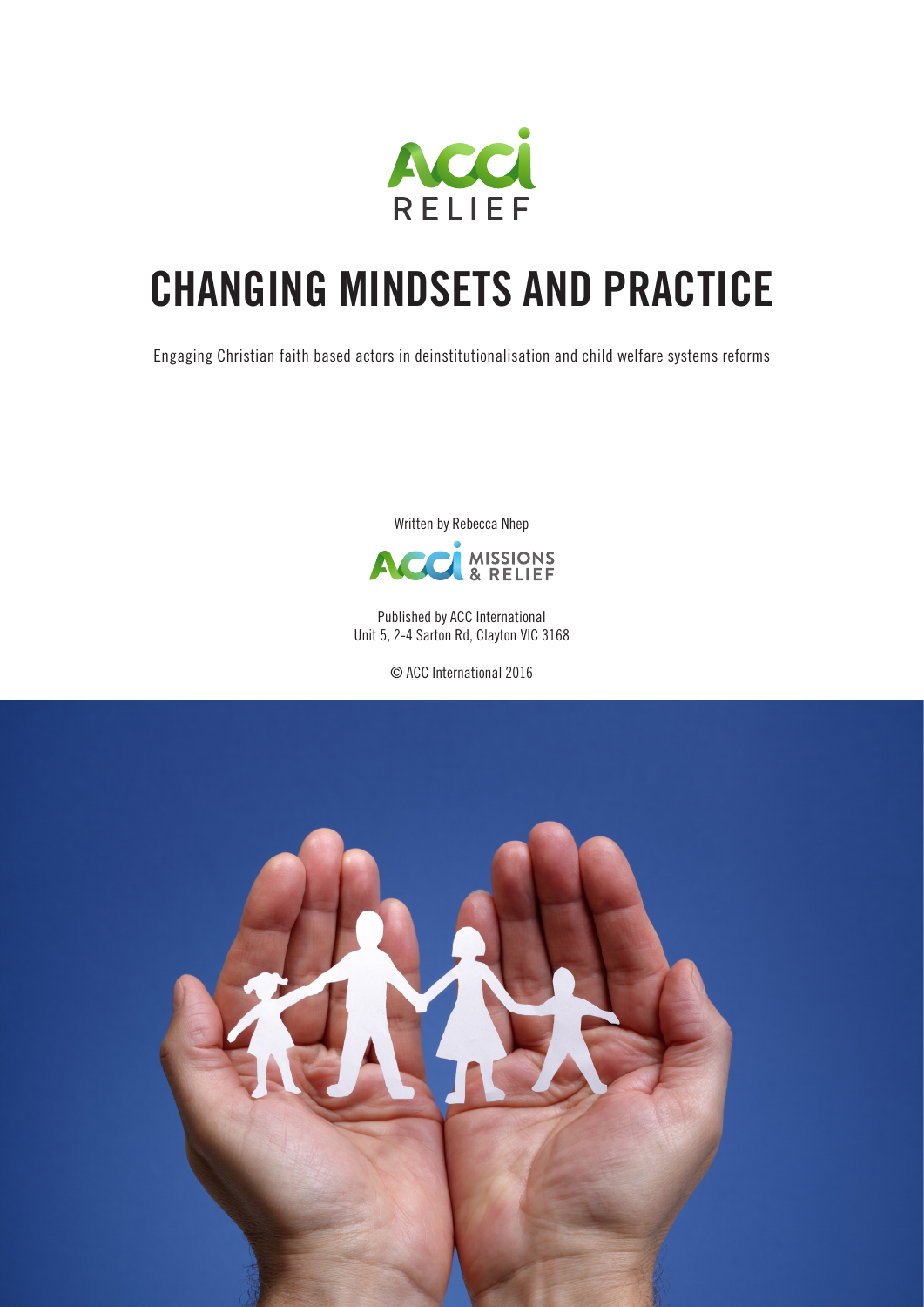CONTENTS PAGE

| <b>INTRODUCTION</b>                                                      |                |  |  |  |  |  |  |
|--------------------------------------------------------------------------|----------------|--|--|--|--|--|--|
| <b>CORE BELIEFS</b>                                                      | $\overline{2}$ |  |  |  |  |  |  |
| <b>OVERVIEW OF TRANSITION STAGES</b>                                     |                |  |  |  |  |  |  |
| <b>SECTION 1: ACHIEVING BUY-IN</b>                                       | 4              |  |  |  |  |  |  |
| STAGE ONE: ACHIEVING BUY-IN WITHIN YOUR OWN ORGANISATION                 | 4              |  |  |  |  |  |  |
| STAGE TWO: ACHIEVING BUY-IN WITH PROJECT PARTNERS AND THEIR STAKEHOLDERS | 6              |  |  |  |  |  |  |
| CASE STUDY: HOW ACCI ACHIEVED BUY-IN WITH THEIR PARTNERS                 | 7              |  |  |  |  |  |  |
| ROLES AND MOTIVATIONS - GENERAL TRENDS                                   | 10             |  |  |  |  |  |  |
| <b>SECTION 2: PREPARING FOR CHANGE</b>                                   | 15             |  |  |  |  |  |  |
| STAGE ONE: PRELIMINARY ANALYSIS AND ASSESSMENTS                          | 15             |  |  |  |  |  |  |
| STAGE TWO: STRATEGIC PLANNING FOR CHANGE                                 | 15             |  |  |  |  |  |  |
| <b>SECTION 3: IMPLEMENTATION</b>                                         | 18             |  |  |  |  |  |  |
| <b>STAGE ONE: OUTWORKING PLANS</b>                                       | 18             |  |  |  |  |  |  |
| STAGE TWO: MONITORING AND EVALUATION                                     | 18             |  |  |  |  |  |  |
| CASE STUDY: TRANSITIONING PROGRAMS IN SRI LANKA                          | 18             |  |  |  |  |  |  |
| <b>LESSONS LEARNT</b>                                                    | 20             |  |  |  |  |  |  |
| <b>CONCLUSION</b>                                                        | 24             |  |  |  |  |  |  |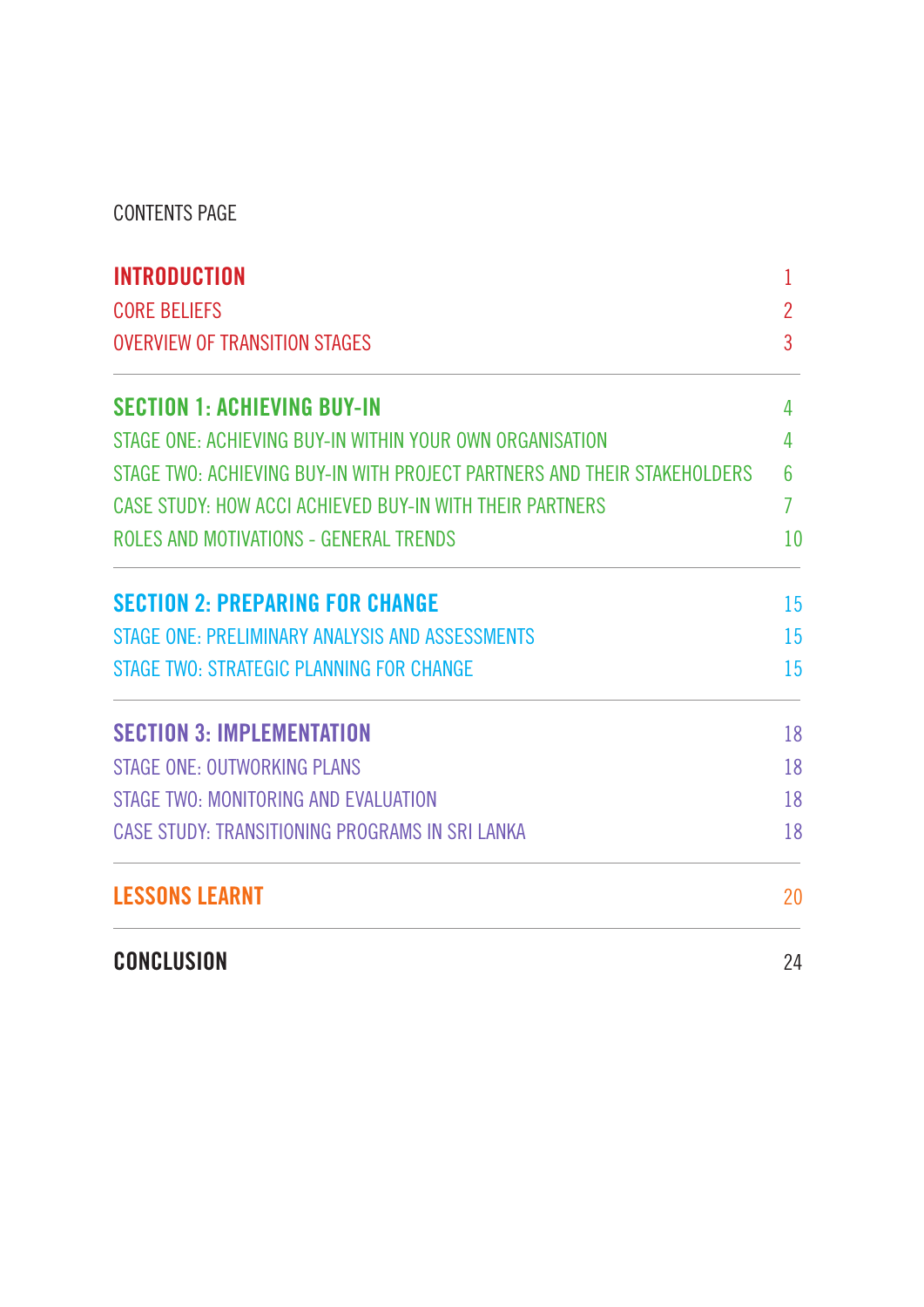# **INTRODUCTION**

# ABOUT THIS TOOL

This tool was designed to help those seeking to assist Christian faith-based actors involved in long-term residential care programs make the transition from institutional to non-institutional (family and community-based) child welfare programs. It was written to give some insight into what this journey called 'deinstitutionalisation' might look like and what steps and processes might be involved. Whilst it contains a brief overview of the technical stages, its main purpose is to guide you through the process of achieving buy-in and is not intended to be a technical deinstitutionalisation manual.

It also includes the learning derived from ACCI Relief's experience in shifting mindsets and practice within our own Australian Christian Churches (ACC) movement and Australian Christian Churches International (ACCI) programs, as well as from other Christian organisations and church networks we have engaged with over a five year period. It is our hope that these lessons and insights will provide valuable guidance for organisations or individuals wishing to embark on a similar journey.

# $-$ BACKGROUND ABOUT ACCI AND THE KINNECTED PROGRAM $-$

ACCI is the missions and development agency associated with the Australian Christian Churches movement. ACCI, like many other faith-based organisations, had a long history of engagement with long-stay residential care services in many parts of the world. In many cases these residential care centres were run or founded by ACCI field workers (missionaries) and/or funded by ACC churches. Many ACC churches also engaged with these and other residential care centres through sending short-term missions teams to visit and volunteer within these 'orphanages' for short periods of time.

In 2010 development staff within ACCI began to raise concerns regarding the appropriateness of ACCI's residential care programs. They embarked on a journey of shifting the organisation's and the ACC movement as a whole's thinking about the care of vulnerable children, the concept of 'orphan-hood' and good practice in child protection and child welfare in development contexts. At the beginning we had no idea how this journey would unfold, whether it was possible to challenge the church's deep seated belief in the fundamental good of orphanages, or if we could successfully convince people of the need to change, however our convictions were strong enough to demand that we try, and so we launched the ACCI Kinnected program to spearhead the change. In the early days it was very challenging, and caused a fair amount of contention, however through trial, error and persistence we began to see our project staff, partners, key churches and other stakeholders embrace the message and agree to undergo the transition. We witnessed field workers and project staff who were initially very resistant to the idea of 'deinstitutionalisation' become some of the greatest and most vocal advocates for family-based care. We also saw former residential care programs transition into highly effective family preservation, family reunification and family-based care programs.

Early on we felt that it was important to document the change process and so we decided to conduct a longitudinal study alongside of the Kinnected program. Through this research and staff reflections on the process we began to see trends and patterns emerge as we journeyed our own and other organisations through the various stages of the transition. This document represents the collated findings from the initial research phase that focused on the process of changing stakeholders' perspectives and attitudes towards residential care and achieving buy-in from organisations involved in residential care to begin the transition process.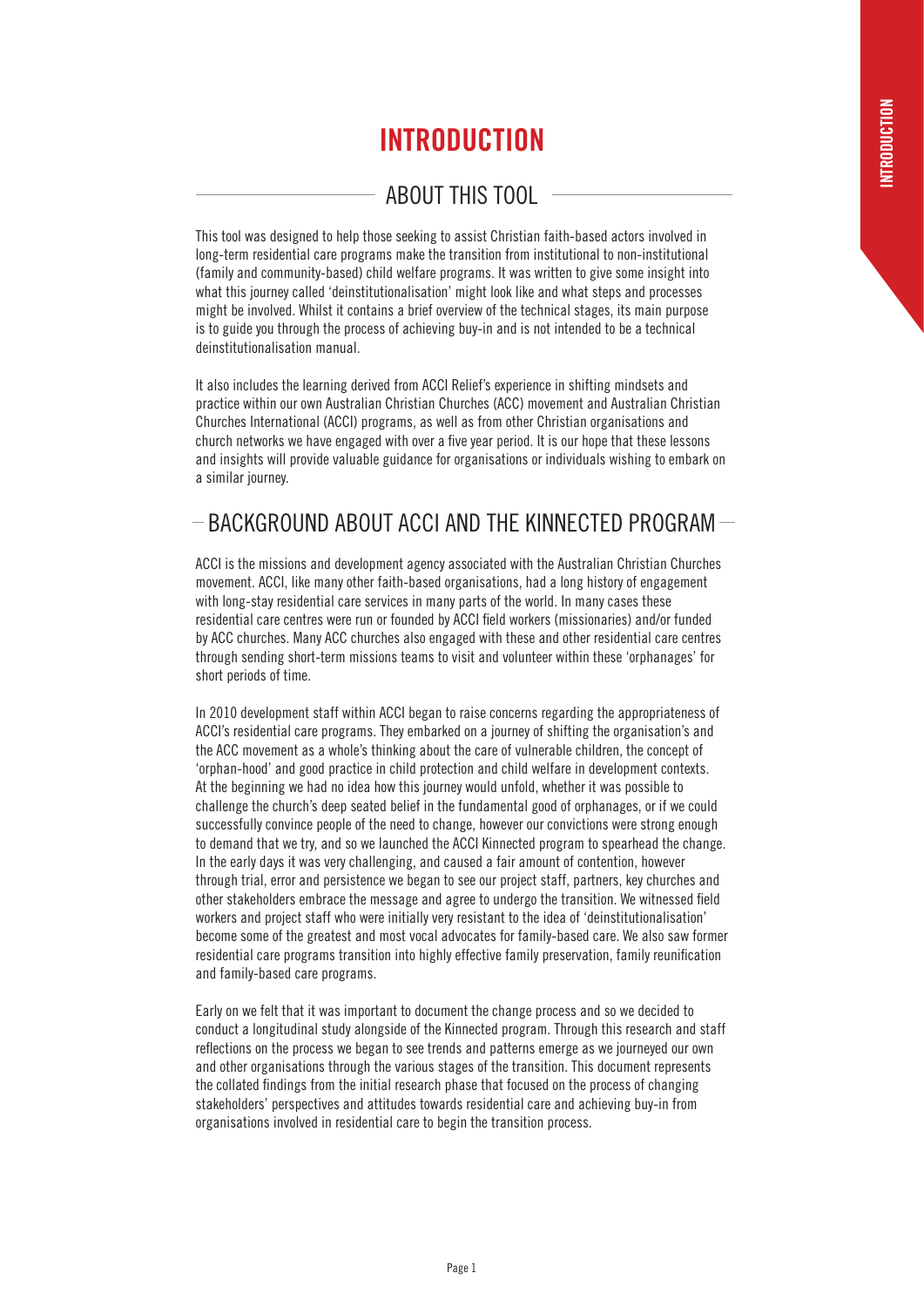# CORE BELIEFS

**Before we go any further it is important to first state the core beliefs which underpin ACCIR's approach to working with at-risk children and their families, which have informed ACCIR's Kinnected Program and the contents of this tool.** 

**ONE** We believe that **children belong in families** and that all efforts should be made to ensure that children can be raised in their family or where that is not possible or safe, in another loving family.

#### *Psalm 68:8 'God sets the lonely in families'*

**TWO** We believe that **the Bible instructs Christians to protect vulnerable children's rights** as well as meet their needs, and therefore we should take a rights based approach to ensuring children's needs are met. Amongst other things, this means upholding children's right to be raised by their parents in a family.

#### *Isaiah 1:17 'Defend the rights of the fatherless. Plead the cause of the widow'*

#### *Proverbs 31:9 'Defend the rights of the poor and needy'.*

**THREE** We believe that **the church has a critical role to play** in ensuring that children everywhere are afforded an opportunity to grow up in a loving family. This role is fulfilled as the church mobilises believers to give, support and volunteer with organisations that uphold children's right to a family, and open their homes to children in need of care in their own communities.

#### *James 1:27 'Religion that God our father accepts as pure and faultless is this: to look after orphans and widows in their distress'*

**FOUR** We believe that **vulnerable children and families deserve more than just our good intentions** - they deserve our best efforts. We believe that our desire to help should be backed by a desire to learn and equip ourselves with the skills and expertise first. As such our development programs should be staffed and managed by people who are passionate and properly trained, so that our love does not result in unintended harm.

*Matthew 7:12 ' Do unto others as you would have them do unto you'.* 

*Romans 13:10 'Love does no harm to a neighbour'.*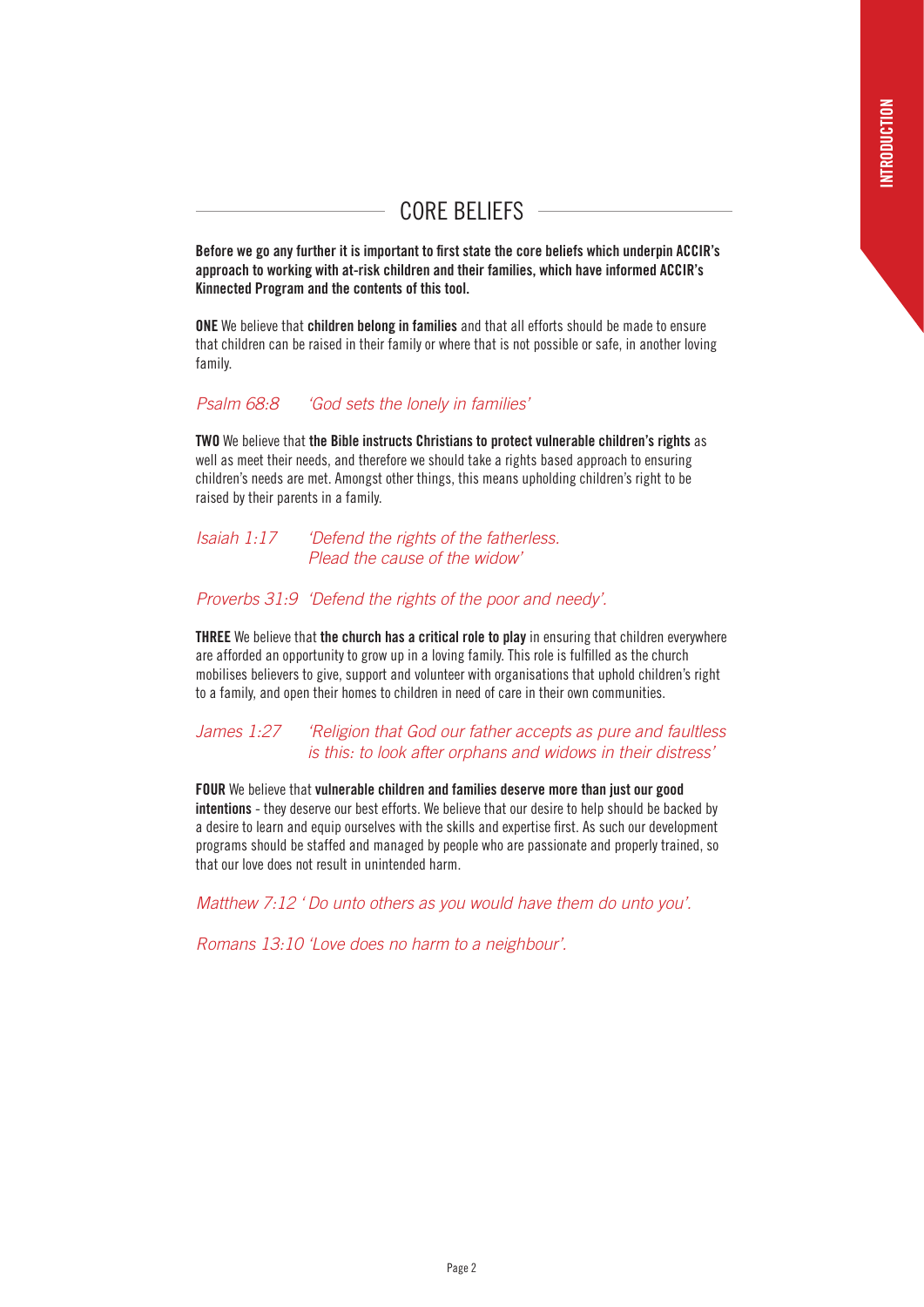# OVERVIEW OF TRANSITION STAGES

This section outlines the transitional stages that ACCI worked through in the deinstitutionalisation process. Section 1 provides a detailed guide to achieving buy-in with relevant stakeholders in residential care programs. Sections 2 and 3 provide a brief overview of the processes involved with planning for and implementing change within programs. The following provide tips, lessons learnt and case studies pertaining to each stage.

| <b>SECTION 1: ACHIEVING BUY-IN</b>                                    |  |                                                                                           | <b>SECTION 2: PREPARING FOR CHANGE</b>                             |  |                                                                 |  | <b>SECTION 3: IMPLEMENTATION</b>                   |  |                                                    |  |
|-----------------------------------------------------------------------|--|-------------------------------------------------------------------------------------------|--------------------------------------------------------------------|--|-----------------------------------------------------------------|--|----------------------------------------------------|--|----------------------------------------------------|--|
| <b>STAGE ONE:</b><br>Achieving buy-in<br>with your own<br>organsation |  | <b>STAGE TWO:</b><br>Achieving buy-in<br>with project<br>partners & their<br>stakeholders | <b>STAGE ONE:</b><br>Preliminary<br>Analysis &<br>Assessment       |  | <b>STAGE TWO:</b><br><b>Strategic</b><br>Planning for<br>Change |  | <b>STAGE ONE:</b><br>Outworking<br>Plans           |  | <b>STAGE TWO:</b><br>Monitoring<br>ጼ<br>Evaluation |  |
| 1. Arm yourself<br>with knowledge.                                    |  | 1. Tailor<br>communication                                                                | 1. Conduct an<br>organisational                                    |  | 1. Outline the<br>deinstitutionali-                             |  | 1. Address any<br>outstanding                      |  | 1. Monitor<br>and evaluate                         |  |
| 2. Find positive<br>examples of the                                   |  | to a broad range<br>of stakeholders.                                                      | SWOT analysis.<br>2. Complete an                                   |  | sation process.<br>2. Update                                    |  | registration<br>and compliance<br>issues.          |  | implementation<br>2. Monitor the                   |  |
| change you are<br>suggesting.<br>3. Look for helpful                  |  | 2. Connect with<br>others who have<br>gone before.                                        | assessment of<br>the residential<br>care facility and<br>programs. |  | and/or develop<br>key policies.<br>3. Up-skill                  |  | 2. Implement<br>deinstitutionali-<br>sation plans. |  | reintegration of<br>children                       |  |
| compliance<br>angles.                                                 |  | 3. Ensure they<br>have access<br>to technical                                             | 3. Analyse the<br>in-country child                                 |  | and hire<br>adequate staff.                                     |  |                                                    |  |                                                    |  |
| 4. Share your<br>knowledge.                                           |  | support.<br>4. Agree to                                                                   | protection/<br>welfare system.                                     |  | 4. Prepare<br>donors for the<br>change.                         |  |                                                    |  |                                                    |  |
| 5. Know what your<br>next steps are.<br>6. Be patient.                |  | end goals and<br>principles.                                                              |                                                                    |  | 5. Develop<br>initial plans<br>and approach                     |  |                                                    |  |                                                    |  |
| 7. Formalise<br>the decision                                          |  |                                                                                           |                                                                    |  | to project<br>management.                                       |  |                                                    |  |                                                    |  |
| once buy-in is<br>achieved.                                           |  |                                                                                           |                                                                    |  |                                                                 |  |                                                    |  |                                                    |  |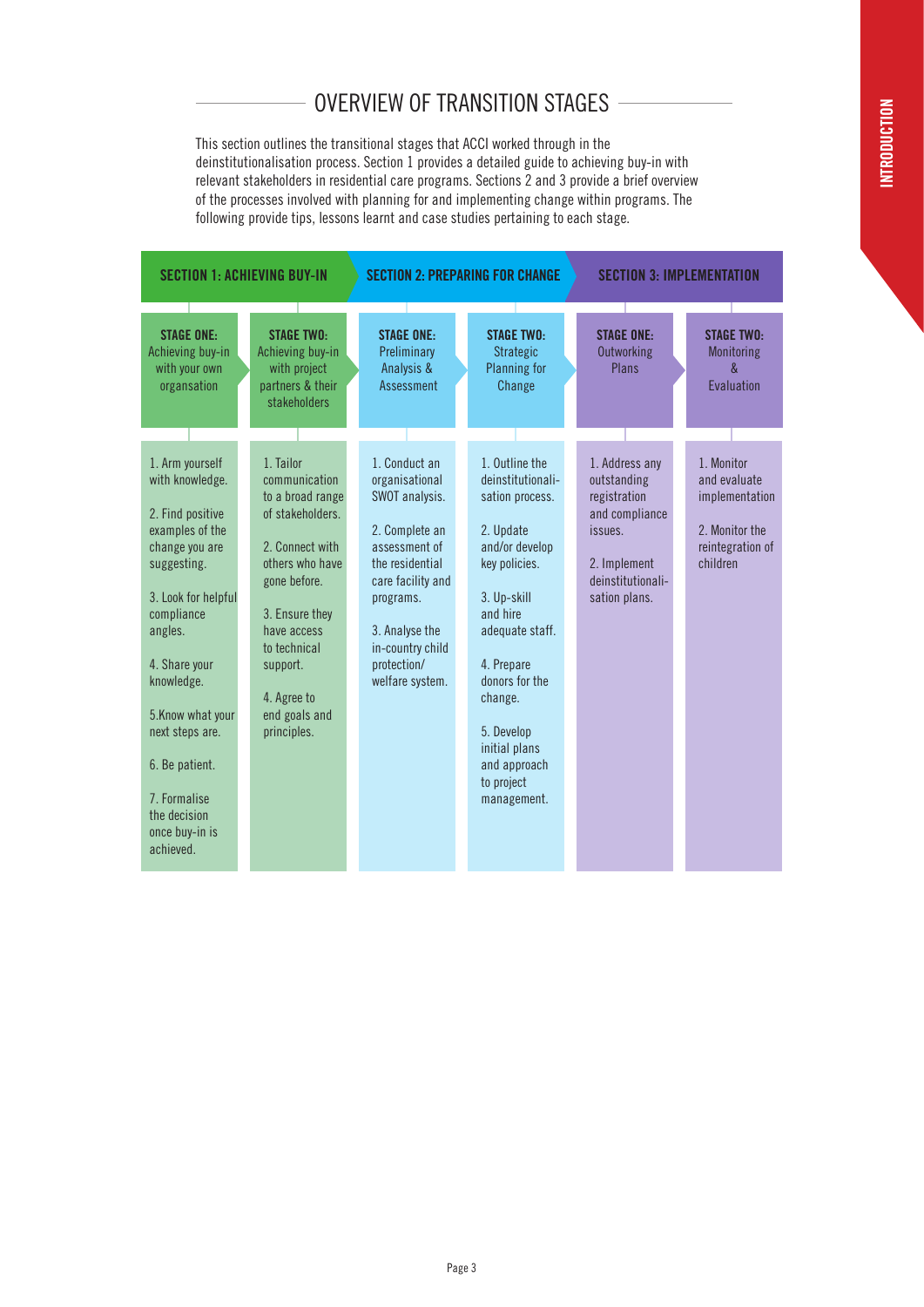# **SECTION 1: ACHIEVING BUY-IN**

### **STAGE ONE: ACHIEVING BUY-IN WITHIN YOUR OWN ORGANISATION**

**WHO: This section is relevant to those trying to influence their own organisation to engage with changing practices in alternative care for children.**

You might be the only person or one of a few amongst the masses who are convinced of the need to move away from the use of long-term residential care, but before you can see that change take place you must first influence and convince others within your organisation; particularly the leaders and decision makers. Here are some key things you could do to achieve that:

#### **ONE: ARM YOURSELF WITH KNOWLEDGE.**

Gather or locate articles, research papers, videos and infographs that present the key research findings and demonstrate the importance of families and potential harms of residential care. Gather country specific information relevant to the countries where your organisation is involved in residential care. This should include the child protection laws, alternative care policy framework, information about minimum standards and any research that has been done on the situation of children in residential care in the country. Familiarise yourself with the material so you are ready to give an informed answer to questions asked of you. Whilst much is publicly available online, you may want to (or need to) reach out to practitioners from other organisations in this stage to access the information you are seeking.

#### **TWO: FIND POSITIVE EXAMPLES OF THE CHANGE YOU ARE SUGGESTING.**

It is important that you can demonstrate this is not just 'good in theory' but also possible in practice. You can do this by pointing to other organisations that have already made the transition and/or run successful family-based care and family preservation programs in the same or similar countries to the ones your organisation is involved in. Video case studies have been particularly effective to debunk the 'it can't be done' myths that are commonly encountered.

#### **THREE: LOOK FOR HELPFUL COMPLIANCE ANGLES.**

Look at how the use of residential care relates to any relevant compliance frameworks, codes of conduct, sector standards or risk management procedures that your organization is required to abide by. For example in Australia the Australian Council for International Development (ACFID) Code of Conduct, the government overseas aid scheme (OAGDS) and restrictions placed on the use of tax deductible funds in international aid are relevant compliance frameworks that have some bearing on the use of residential care overseas. It is very helpful to make your organisation aware of any such existing or forthcoming external pressures that may exist which could influence their decision to engage in the transition.

#### **FOUR: SHARE YOUR KNOWLEDGE.**

Identify the key decision makers and influences in your organisation and determine the most appropriate channels to go through to raise the issue with them. Be respectful, non-judgemental, factual, and be prepared to answer questions and back your facts up with examples where possible. You may want to provide whomever you are talking to with a few key resources you have come across, but be careful not to overwhelm. Choose the resource and examples that will be the most disarming, persuasive and relevant- not the most confrontational or extreme. Offense causes people to disengage and using extreme examples of 'bad orphanages' to make your point creates a perception that deinstitutionalisation is not relevant to those who run 'good orphanages', therefore both of these tactics should be avoided or used in a balanced way.

#### **FIVE: KNOW WHAT THE NEXT STEPS ARE.**

People can only engage with change if theory can be translated into practice therefore you need both a convincing argument and a planned way of moving forward. If you do not have the internal expertise to plan for and implement the transition, consider bringing in an experienced consultant to assist you with this. No matter how you choose to proceed, be ready to answer the 'so what next' question if it is asked of you, even if that is simply suggesting a few possible next steps.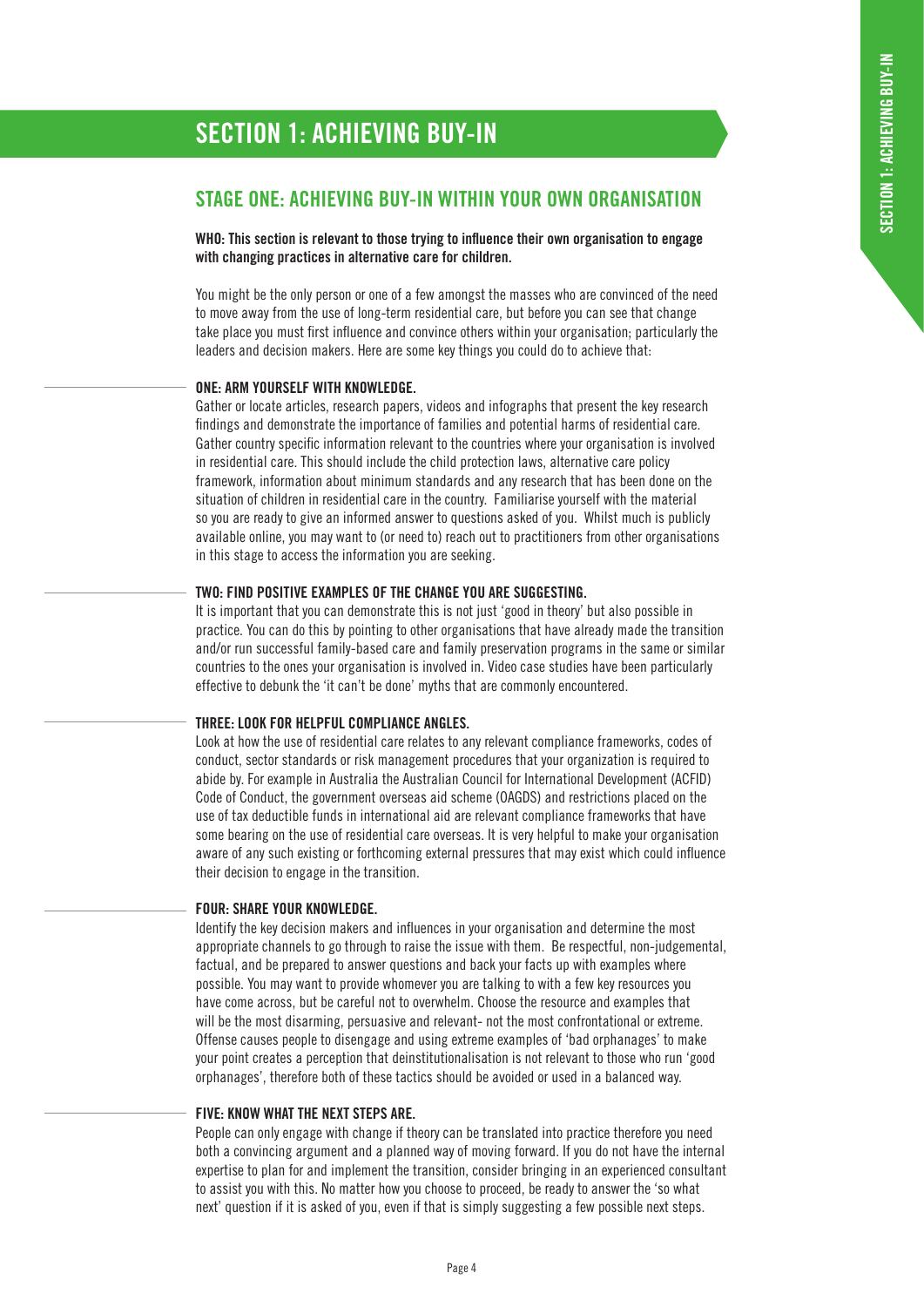#### **SIX: BE PATIENT.**

For many in your organisation this conversation might be unexpected, confronting and challenging. There is a lot to process and digest before someone will be ready to make a decision to change, so expect this stage to take multiple conversations. Be prepared to invest time in journeying people.

#### **SEVEN: FORMALISE THE DECISION ONCE BUY-IN IS ACHIEVED.**

There are multiple ways you could formalise the decision to move away from the use of long-term residential care including:

- Developing a policy that reflects your organisations decision;
- Writing a positional paper that explains your stance;
- Establishing a transitional (deinstitutionalisation) program to work through the actual process of transitioning your programs; and/or
- Amending your organisation's procedural frameworks to reflect your organisation's decision.

Set time frames for rolling out new policies, procedures or programs and develop a communication strategy to ensure all stakeholders in your organisation are informed and given the opportunity to engage in healthy dialogue about the issue. Good consultation with affected stakeholders is critical and although it takes time, it will decrease the amount of resistance you face in the long run. Whilst every effort should be made to minimise resistance, it is important to determine ahead of time how non-compliance amongst staff or partners will be dealt with should it occur.

#### **CASE STUDY: HOW BUY-IN WAS ACHIEVED WITHIN ACCI**

As stated in the introduction, for ACCI it all began with a couple of staff who were aware of the issue and felt strongly enough about it to pursue change. After gathering and collating resource on the issue of residential care as well as specific resources on alternative care in the 9 countries where ACCI had direct partnerships with residential care projects, staff began raising the issue with key leaders, firstly in one-on-one informal meetings. During these meetings staff made a case for moving away from the long-term use of residential care by looking at the issue from many angles including the potential risks to ACCI, our government and peak body compliance responsibilities, as well as where our practices stood in respect to contemporary notions of good practice in child protection and child development theory. Several conversations later, we had convinced a key influencer in the organisation and it was determined that the best way to progress was to present this information to all staff and senior leadership during an in-house training and staff development day. During this session the issue was discussed in detail and staff and senior management engaged in a robust question and answer time that lasted several hours. Being able to answer the many questions raised was pivotal, as it allowed senior leadership to see that we were well versed on the subject, had researched it extensively and therefore that they could trust that we knew what we were talking about. At the end of this session ACCI's director was convinced of the need to move away from long-term residential care programs and we had the green light to begin planning for change.

The next set of discussions with leadership focused on two key issues; firstly how to work with our current field workers and partners who were still running residential care and secondly how to reflect this commitment to move away from long-term residential care programs in the organisation's policy framework. Towards the latter, ACCI made an agreement that we would not form any new partnerships with organisations running residential care nor allow any of our own field workers to start new centres or commence involvement with residential care centres of any sort. Policy documents, partner standards, the staff and field worker handbook as well as recruitment, orientation and training processes were all amended to reflect this new commitment.

For existing ACCI residential care projects/partner projects we decided that we would not disengage from these projects, rather try to convince each project of the need to shift their approach and then support those who were willing through that transition process. The ACCI Kinnected program was consequently developed as the mechanism through which we would outwork the educational, advocacy and technical support components of this process.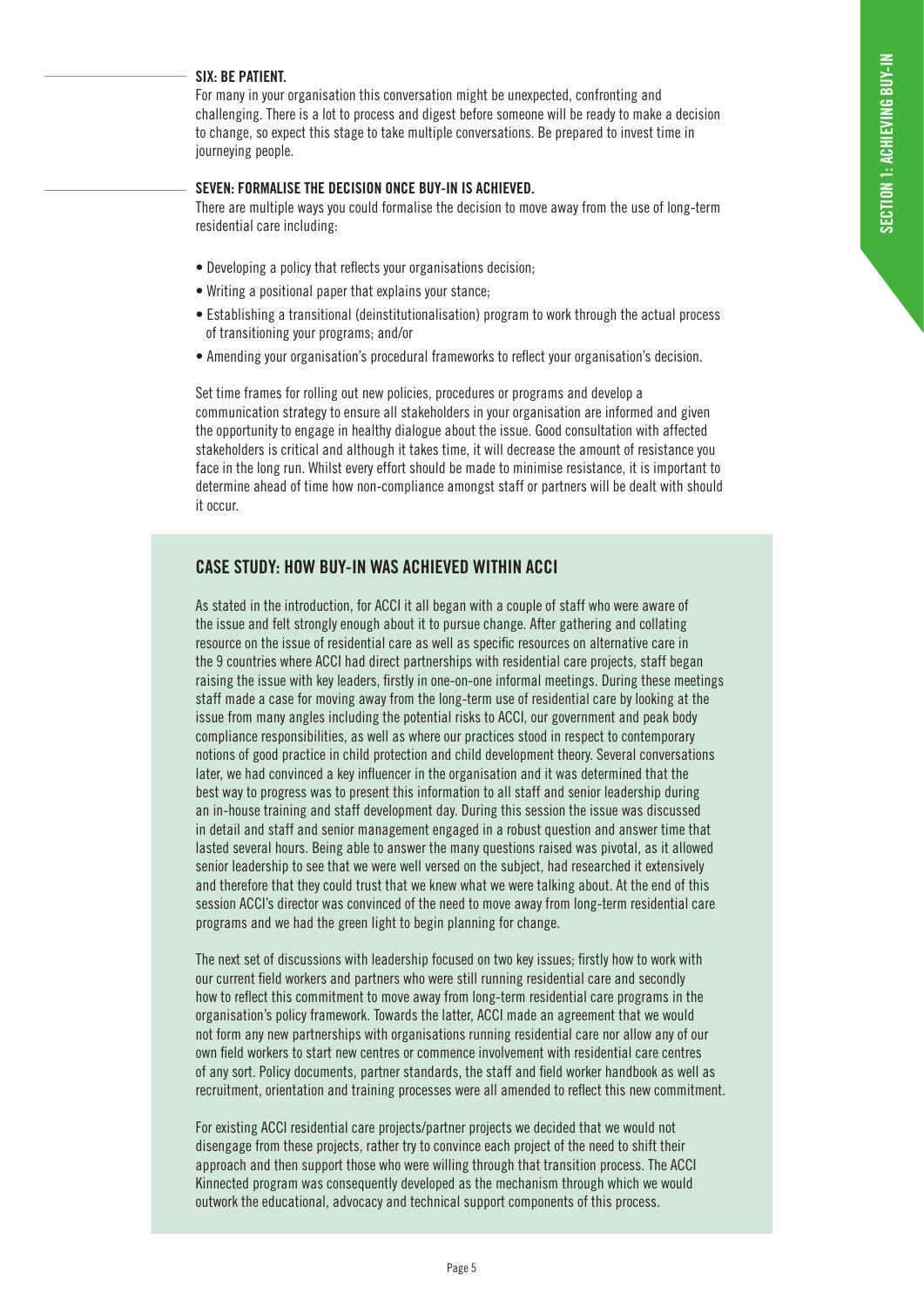In preparation for raising the issue and introducing the Kinnected program to each project partner or field worker involved in residential care, we developed several preliminary resources including:

- Kinnected info pack summarising the issue;
- Kinnected partner pack outlining the Kinnected transitional strategy;
- Kinnected commitment letter stating the core commitments we would ask each partner to make before coming into the Kinnected program; and
- Several short videos summarising the issue of residential care and introducing Kinnected as ACCI's response.

We also pulled together a small team of professional consultants who specialised in different aspects of the deinstitutionalisation process, who were willing to provide advice, support and in some instances training where necessary for our partners/field workers. Once we had these elements in place we were ready to begin discussions with partners. We set a goal to achieve buy-in or conclude partnerships with partners who were unwilling to embrace the changes within a 12-18 month time frame and we set about contacting partners and field workers one by one.

*How these negotiations unfolded will be the topic of the case study in 'Stage 2: Achieving buy-in with partners and their stakeholders'*.

# **STAGE TWO: ACHIEVING BUY-IN WITH PARTNERS AND THEIR STAKEHOLDERS**

**WHO: This section is relevant to those who are trying to influence implementing partners, projects that you fund or support in some capacity, or organisations you wish to come along side of.** 

The process of achieving buy-in from project partners is time consuming and requires sensitivity and respectful communication. Below are some keys to help you prepare and plan for successful engagement with your partners.

#### **ONE: TAILOR COMMUNICATION TO A BROAD RANGE OF STAKEHOLDERS.**

When you are trying to get an organisation that is involved in long-term residential care to consider shifting their approach, addressing the issue with the founder or director alone is usually insufficient. Achieving buy-in also necessitates engaging with a broader group of stakeholders, including key donors, other partner organisations, board members and key staff. Each of these different stakeholders will likely have varying motivations for their involvement in the residential care centre and it is important to discover these motivations and tailor your communication accordingly in order to be successful (see roles and motivations page 10).

Many advocates of deinstitutionalisation tend to approach the issue from a child development and child rights perspective and lead with conversations on what is in the child's best interest or the rights of a child to be raised in a family. Although this is absolutely central and must be included, solely communicating from this angle assumes that there are no other vested interests at play or concerns that need to be addressed besides the interests of the children. It also assumes that all stakeholders have a sound knowledge of child development and understand how residential care impacts child development, which in ACCI's experience, is not typically the case. The key to effective communication with stakeholders is tailoring the message differently for different stakeholders. To do this you need to:

- 1. Understand the role the stakeholder plays in residential care and;
- 2. Understand the stakeholder's corresponding motivation and/or what they personally gain and therefore stand to lose.

Once you know these two things you are positioned to share the general message as well as address each stakeholder's specific 'fears' associated with what they stand to lose (experience, status, investment, attachment etc) and help them envisage their importance and role in assisting at-risk children and their families during and after the transition.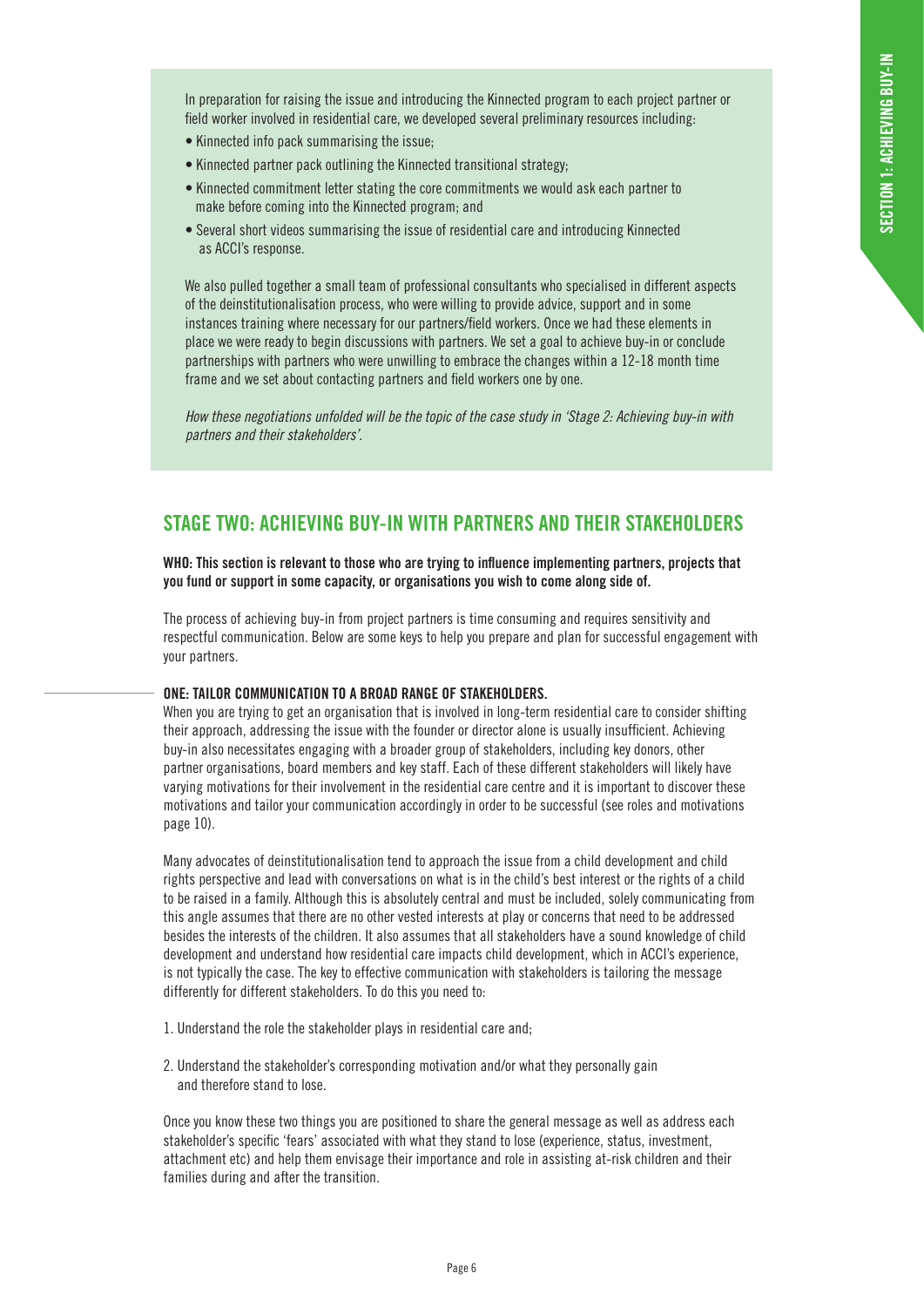#### **TWO: CONNECT WITH OTHERS WHO HAVE GONE BEFORE.**

Connect with other organisations in country or in a similar/nearby country who have already undergone the transition and/or who run programs that are examples of what the residential care program could transition into. In some cases it is really helpful to organise a study visit so they can see the program themselves and meet others who are a few steps ahead of them. This will go a long way to showing your partner that the change you are suggesting is feasible and debunking the very common 'it can't be done in this country' myth. These contacts often end up being a great source of longer-term peer support and learning and are therefore worth investing into.

#### **THREE: ENSURE THEY HAVE ACCESS TO TECHNICAL SUPPORT.**

In most cases solidifying buy-in from organisations running residential care is contingent upon being able to offer technical support throughout the transition process.

In the first round of qualitative interviews ACCI conducted with Kinnected partners and project staff all interviewees mentioned that whilst the education process helped them understand the need for change it was the offer of technical support that gave them the confidence to agree to transition their programs. Some mentioned that if we had simply provided education but not offered support in implementation, they would have either continued with residential care out of an inability to make changes or 'packed up shop' and sent children home without due process, planning or support. If you are not in a position to provide this technical support, try to link the organisation with another agency or consultant who can.

#### **FOUR: AGREE TO END GOALS AND PRINCIPLES.**

Once the organisation has agreed in principle to the need to change, it is time to agree to some end goals and core principles or commitments that will form the basis of your partnership moving forward. This is important because now you are agreeing to continue partnering on the basis of what the project will become and what will be implemented rather than what is currently in place, so the core objectives of the transition need to be clearly stated and agreed upon by both parties. There is also likely to still be a lot of uncertainty at this point so an agreement of this sort will help you make sure both parties are truly on the same page and clear about the parameters and expectations of the partnership moving forward. ACCI developed the Kinnected commitment letter to be used with all Kinnected project partners for this purpose which amongst other things outlines a commitment to family preservation, family based care, scaling back the use of residential care to a last resort and temporary option and reintegration.

#### **CASE STUDY: HOW ACCI ACHIEVED BUY-IN WITH PARTNERS AND PROJECT STAFF**

#### PROCESS -

Once we had the initial materials and tools developed, ACCI staff began contacting each of the partners or field workers who ran residential care centres. We approached these conversations from several angles introducing; the compliance framework under which ACCI had to work (regulations pertaining to the use of tax deductible funds and the industry peak body code of conduct to which ACCI's development arm (ACCI Relief) is a signatory), the evidence regarding the potential detrimental effects of residential care and our theological perspective on supporting vulnerable children. We informed each partner of ACCI's new policy regarding working with long-term residential care and of the rationale behind developing the Kinnected program to support partners willing to engage in the transition. We were very intentional about trying to be non-judgemental, non-confrontational, engaging people in meaningful dialogue rather than telling them what was going to have to happen and making sure that people felt heard. Staff had to lean quite heavily on their direct experience of working in family-based care in development programs in order to convince partners that transitioning to family-based care and family preservation was both feasible and effective.

It took numerous contact points with each partner to work through the issue and after each conversation we would send the partner a number of key resources to read. These would generally be a mix of case studies and research/reports, which would provide the evidence base to support the conversation.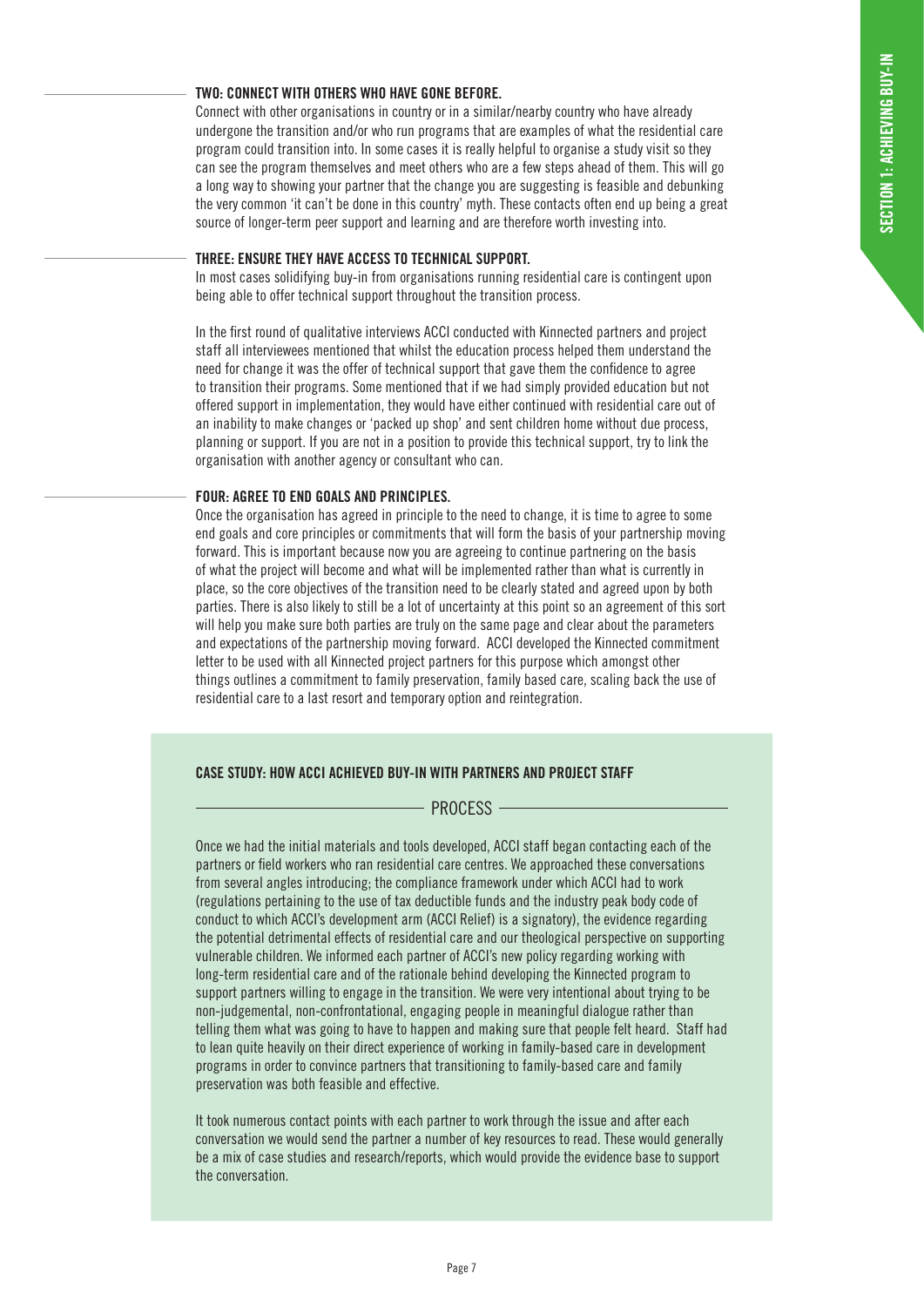We were careful to hand select resource and only send a few at a time so as not to overwhelm partners. We would also quite quickly link them with other field practitioners who had already been through the transition or undergone a shift in their thinking who they could talk to. This proved to be quite important to helping people come to terms with the change.

ACCI staff personally met with or conducted education sessions with many of our partner's Australian based board members. For a number of these organisations ACCI staff travelled to their projects at the board's request to conduct an initial assessment of their residential care programs and then presented a report to the board. In a couple of instances the decision to deinstitutionalise was made by the board on the basis of the information in the report.

It was also common for ACCI staff to speak directly with our partners' key donors and answer their questions. In cases where the key donors were churches, we would often first meet with or speak to the senior and missions pastors and this often lead to an invitation to preach at the church in order to journey the leaders and congregation as a whole. In these cases using a theological framing to support family preservation and a rights based approach child welfare programs was usually very successful in convincing churches and church leaders, however cognitive dissonance often remains evident. In cases of corporate philanthropic donors, staff would speak with them over the phone or meet with them in person where feasible. These conversations usually focused on good development practice and the global shift towards non-institutional programs that is taking place.

For several of our partners we organised (and in some cases funded) a study tour to Cambodia so they could meet with staff of our family-based care project and other organisations involved in deinstitutionalisation, reintegration and family strengthening. The partners who went on such a study tour told us that this really helped them get a vision for what they could become and help them feel excited (rather than daunted) about the changes.

#### REACTION OF PARTNERS AND FIELD WORKERS

Some partners were more open to the changes and were more readily able to see the flaws associated with residential care, whilst others took a lot more time and effort to convince. Reflecting on their experience some partners told us that they disliked reading the resources we sent through because it made them uncomfortable and as much as they wanted to disagree with the content they couldn't as they could see the symptoms reflected in the behavior of the children in their care. Therefore whilst difficult for them to read, the information was pivotal to them agreeing to change.

Partners and field workers expressed a range of emotions in the process, from anger and hurt to feeling controlled, uncertain, nervous, stressed, and a minority few who were already somewhat aware of the issue yet had no idea how to transition independently felt relieved and excited. It was really important for ACCI staff to remain patient, supportive, respectful and considerate of partners' feelings and to demonstrate that we were willing to step them through the changes, not just demand change and leave them to their own devices. All of our partners told us that the offer of practical and financial assistance was very important to them feeling able to agree to transition.

There were a couple of instances where we were accused of being humanistic and taking God out of missions or worse. This was mainly a reaction to any references to the UN in our documents or materials, however these were isolated instances and generally came from people who had a looser association with ACCI and who were visiting or volunteering in residential care however not running a care centre themselves. In response to this we adapted some of our materials and whilst we did not remove references to the UN or child rights, we used scripture as our primary guiding instrument and stated that the UN's stance supported scripture in this case.

No matter how positive and supportive we tried to be, because there is an element of the message that points to the negative effects of residential care, some partners or field workers felt criticised and also felt that there was too much focus on the negative in our approach. This was largely in response to any public presentations they had heard rather than one-on-one interactions staff had with them personally. This was difficult to reconcile as a more inclusive approach that did not explain the harms of residential care did not allow people to understand the critical need to change and lead to people thinking both family-based and institutional care were as valid as each other.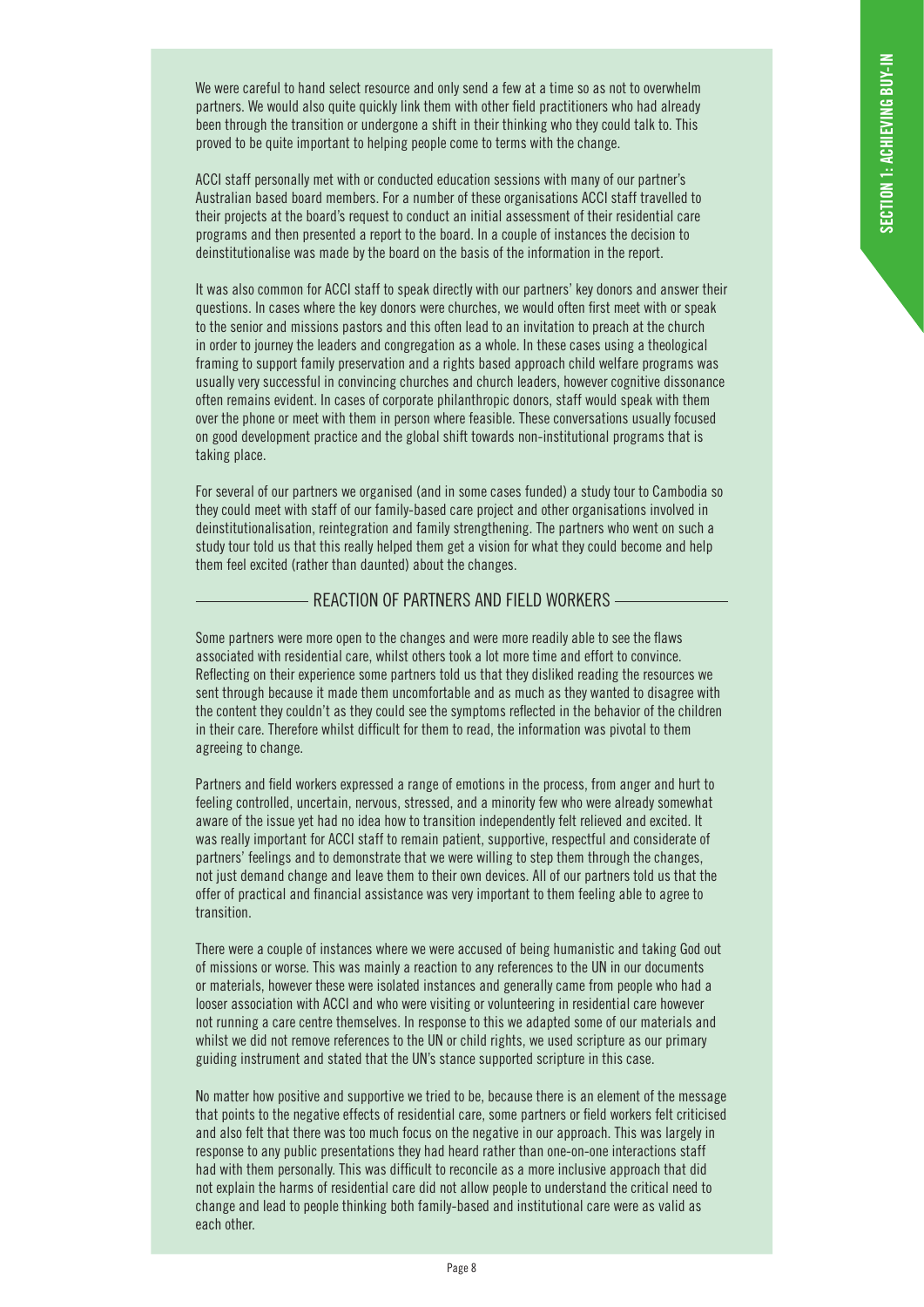Some partners and field workers expressed feeling overwhelmed. They had started their orphanages with good intentions but without having any expertise or training in child development or international development. They therefore felt overwhelmed when presented with research, theory and the technical side of programming. For these partners we had to really demonstrate and emphasise that we would closely support them, provide training and technical assistance in order for them to agree to move forward and intentionally build their confidence and capacity to engage with the information and process. Upon reflection some of these partners said that without this practical support from ACCI staff they vacillated between wanting to bury their heads in the sand and ignore the message, and wanting to quit or shut the homes down without due process.

#### - SUCCESS RATE -

Out of the 13 initial partners or project teams that we had to speak with, two organisations refused to get on board with the changes; one due to donor pressure and the second because they had little faith in the parenting ability of local families in the country where they worked. Unfortunately we had to conclude our partnership with these two organisations.

As each of the other 11 organisations agreed to undergo the transition we signed them into the Kinnected program using the Kinnected commitment letter. This was a written in-principle agreement to the end goals of the program, and this was important from a clarity and accountability perspective. From here we began working on the assessment and planning phases before implementing the changes.

We were also able to steer several groups who intended to start new orphanages to develop familybased care and family preservation programs, and these projects also became a part of the Kinnected program.

#### TAKING THE MESSAGE TO A WIDER AUDIENCE

Once we had done a fair amount of work with our direct partners and field workers involved in residential care and had a number of them already signed into the Kinnected program, we began communicating the changes to all ACCI field workers, partners and associates at select ACCI forums as well as through our digital communications. We ensured that everyone had an opportunity to ask questions, engage in dialogue and to access more information if they so desired. We created the Kinnected website in an effort to make the information accessible, digestible and contextualised to a Christian audience.

Many field workers and partners who were not directly involved in running residential care programs still found the message challenging and confronting. Others were already aware of the issues with long-term residential care and were highly supportive of ACCI's stance. There were also numerous associates or field workers who had some informal involvement in residential care centres run by other organisations, however our new policy prohibited ACCI staff, field workers, associates or partners to volunteer or visit residential care centres. Through this consultation process we were able to identify who was in this position and engage with them one-on-one. We used this as an opportunity to encourage them to have the same conversations with the orphanages they were somehow involved in and ACCI offered to assist those residential care programs to transition should our field workers manage to get them to buy-in to the need to shift their approach. In a few instances this took place however in most cases it resulted in the field worker or associate ceasing their involvement in the orphanage.

Once we had addressed the issue with all ACCI field workers, associates and partners we took the message to the broader ACC movement (denomination). We first engaged with the movement's senior leadership; the national executive, and did a presentation on the issue at a national executive meeting. Whilst there was contention amongst national executive members, the policy stance and Kinnected program were endorsed. Next we presented the message at the National ACC conference in front of around 3000 pastors and leaders and we included it in our major print and digital publications which was distributed to all ACC pastors. We also shared the message at the state conferences in each state for three consecutive years. We held elective sessions on the topic at these national and state forums where pastors could come to learn and ask questions.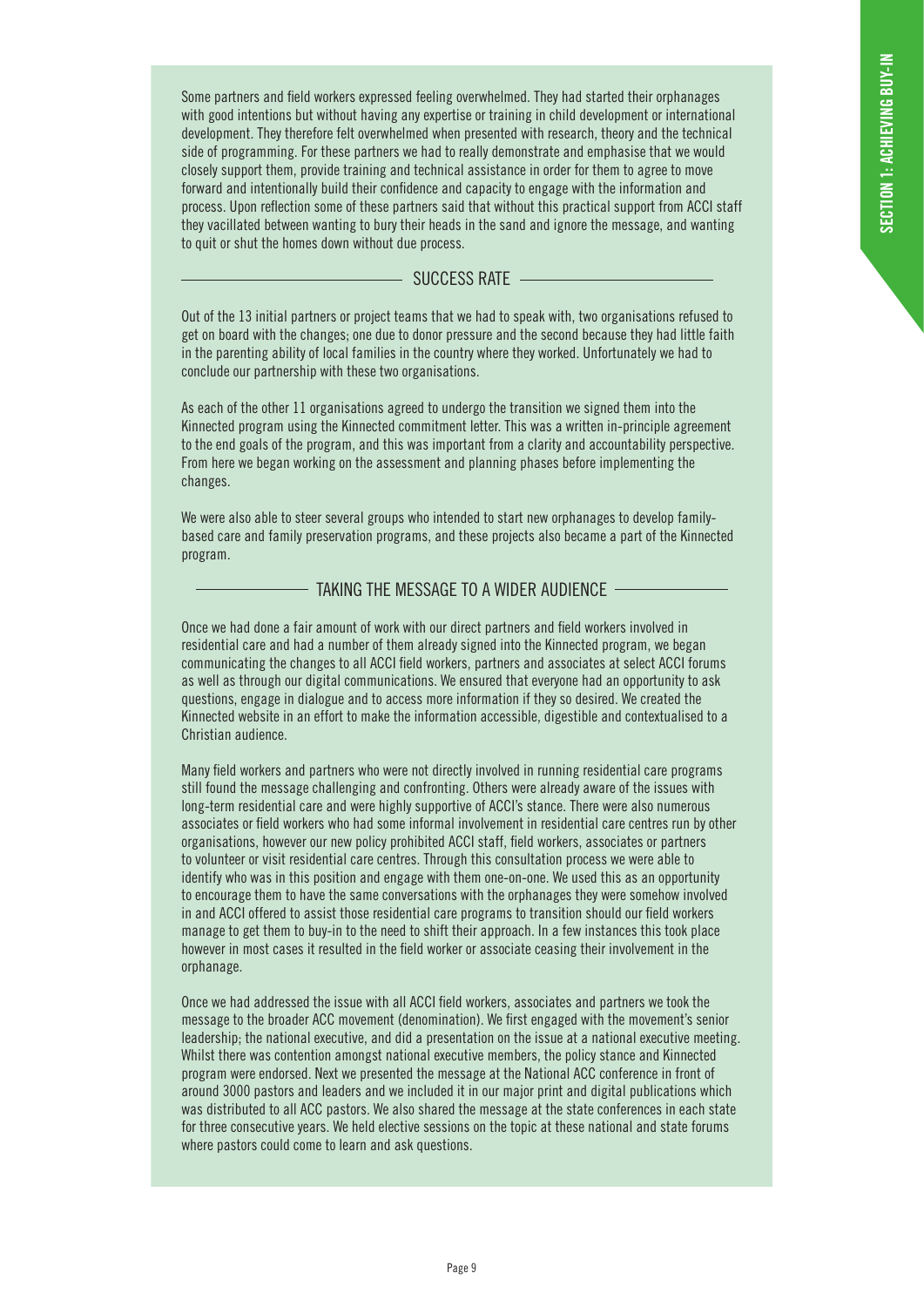We also held consultations with major churches that were heavily involved in funding or supporting residential care to try to get the movement's influential churches on board. All of this generated a lot of conversation and awareness, however in some circles was quite polarising. There were some churches who were immediately very supportive, others who waited to see how their peers would respond and those who were very critical and vocal in their criticism of ACCI. This was quite a challenging time and in some settings it became quite a political issue, however overtime we saw a distinct positive shift in attitudes towards the Kinnected program and the concept of deinstitutionalisation and family-based care.

Several factors contributed towards this change in attitudes including:

• ACCI project partners speaking positively of the changes and the support they were receiving from ACCI staff with their supporting churches and peers.

• Overtime as ACCI projects transitioned we were able to share their success stories and demonstrate how their influence and impact had multiplied. This helped built confidence and credibility.

• Seeing the growing influence of ACCI outside of the movement as we began to advocate more broadly around this issue and receive invitations to speak about the issue at large respected churches, conferences and events.

• More attention to orphanage tourism, orphanage scams, 'fake orphans' and abuse in residential care in the media reinforced and validated our message in the eyes of churches and pastors.

• Assisting key influential churches transition their orphanage programs- even those not directly related to ACCI. As this happened influential pastors became advocates of Kinnected, ACCI and the concept of deinstitutionalisation. It also sent a message to the movement as a whole that ACCI was ready to work with them and was not seeking to judge or condemn local churches for being involved in orphanages.

• Time and exposure to the message. Many people need to hear the message multiple times and from varying angles in order to accept it. ACCI staff had to be very accessible to churches trying to grapple with this issue and spend time working through their concerns and sticking points.

Whilst at the point of writing, there is still a lot of work to be done, we are seeing more and more ACC churches come to us asking for advice or direct assistance with the residential care projects they run or support. It is a challenging process, however change is possible and the results of such change are ample reward.

# ROLES AND MOTIVATIONS - GENERAL TRENDS

**The following trends are generalisations, however may provide insight into the typical stakeholder roles and corresponding motivations. These are taken from ACCI's experience working with multiple organisations and from the findings of the first round of qualitative interviews in Kinnected's longitudinal research project.** 

### **FOUNDERS**

In most cases founders have a high level of personal involvement and emotional investment in the residential care centres they started. Being the founder of a residential care centre can understandably become a core part of someone's identity and usually earns them much respect and esteem from peers and the broader faith-based community. Therefore for founders this issue is understandably personal. Founders may feel they have a lot to lose and can feel attacked when messages focus heavily on the detriments of institutional care and are accusatory. With a founder it is more helpful to discuss the transition as the natural evolution of their program in response to changing times, new information and research, new laws and policy changes and the desire of local governments to move in this direction. It is important to acknowledge their motivation, heart and commitment, as well as honour what they have done in the past without endorsing the continued use of residential care.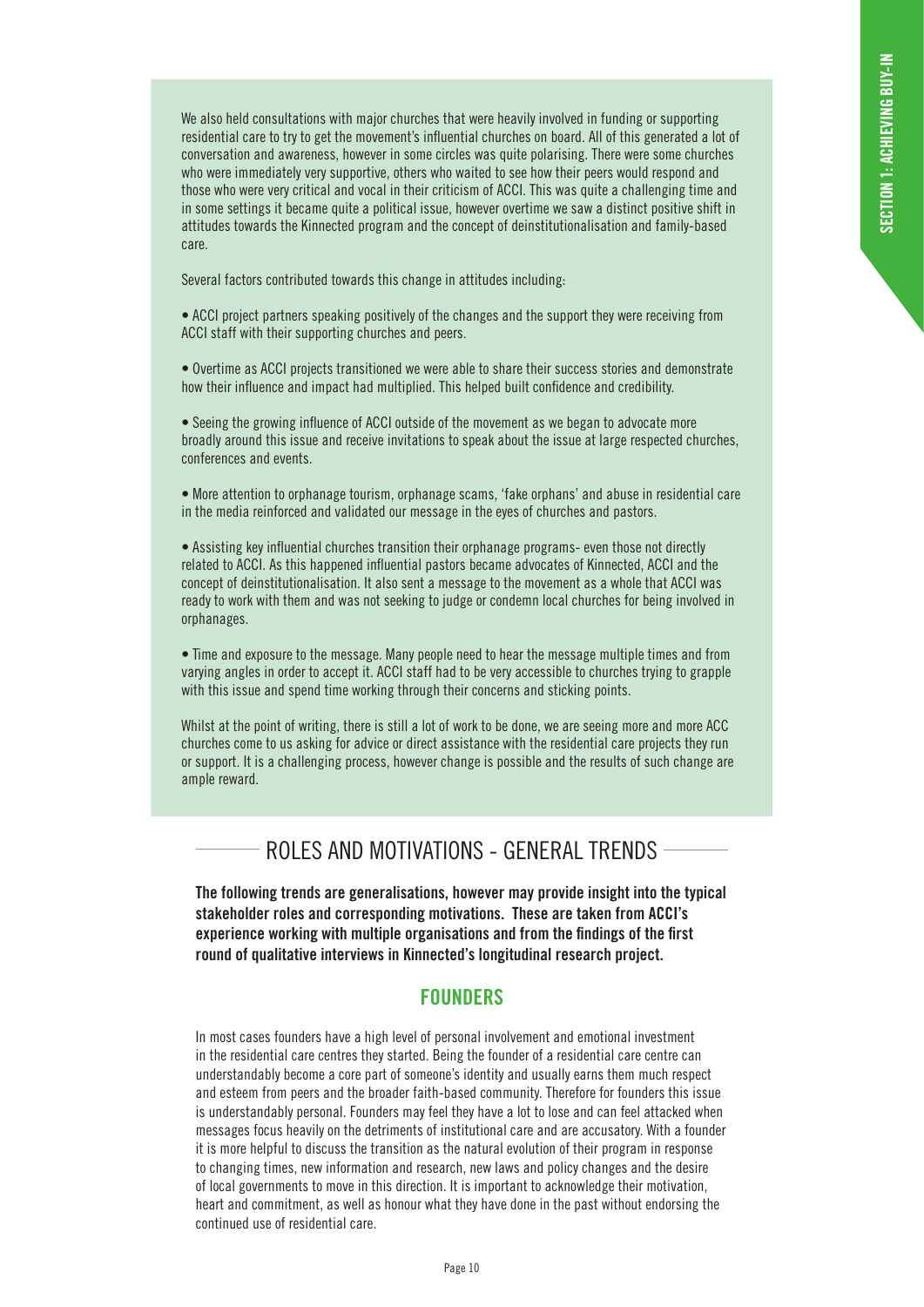Founders often express a strong sense of being 'called' to start an orphanage. We must be careful never to dispute someone's calling but try to help people process what that calling actually was. What often happens is that vision (what we are called to do) becomes confused with the methodology we have chosen to fulfil the vision and overtime we begin to speak of the method as the vision itself. In the case of residential care, orphanages are a method of providing care for children, but running an orphanage is not a vision. Caring for or supporting vulnerable children is a vision however there are a number of ways this can be achieved of which residential care is only one. When we help founders process this what usually happens is they realise they felt called to help orphans, or vulnerable children, and their assumptions have led them to the conclusion that the fulfilment of that calling is to start an orphanage. Once you have achieved an understanding of the difference between vision and method you can use case studies and research to show founders that residential care as a methodology is often counter-productive to achieving their stated vision and that family and community-based child welfare programs are more effective methods- without being perceived as attacking their vision. It is at this point that you can begin to steer founders towards the hope and excitement of what their organisation could become in the future if they embrace more effective methods, and the exponential impact they could have in children's lives by developing non-institutional programs.

Founders often initially believe that their orphanage is the exception to the rule when presented with the research regarding the potential harmful effects of residential care. Founders may acknowledge the research findings, but reject its relevance to their centre and children. For this reason it is important to present a balanced message not the extremes. Don't focus solely on the harmful effects of really poorly run or large very impersonal institutions as this will likely be interpreted by the founder as true but irrelevant to their situation. Founders will also often accept the merits of family based care as 'good in theory', but state that it is not feasible in their country of operation or context for various reasons. To counter this, arm yourself with case studies and examples of how family based care has worked in similar countries rather than using western or industrialised countries as your examples (See Lesson Learnt No. 6- Pg 21)

### **ORPHANAGE DIRECTORS**

In some cases founders are also the directors or residential care homes. In other cases there are separate onsite directors. The range of motivations demonstrated by orphanage directors is somewhat varied and range from highly altruistic to unfortunately self-serving. Often people's motivations are not black and white and are a mix of both.

In most instances directors are very emotionally invested in the residential care centre and are amongst the most resistant to the process of deinstitutionalisation, particularly when they feel inadequately consulted. Resistance commonly results from feeling fearful or threatened for numerous reasons including being:

**• Fearful of being made redundant.** This fear often manifests early on in conversations and therefore it is important to recognise and affirm the care they have provided the children in the past, emphasise the critical role they have to play in the deinstitutionalization process, and assure them that they will have a position in the organisation post transition if they are cooperative and so desire to remain involved. We have learnt that a vague assurance of an ongoing role is not sufficient, rather a specific role and offer of remuneration is crucial to calming fears of directors and preventing sabotage. Founders and boards struggle with this as they are usually unsure what roles will be available post transition, so it can become important to help them think through their future programs early on.

**• Fearful of losing respect and status in the community.** This is most commonly a concern for directors in hierarchical cultures. Some directors have told us that the community will assume they have personally done something wrong if they begin to reintegrate children and this will be a source of shame for the directors. Others have said it will be viewed as 'breaking their promise' to the parents as they committed to educating the children up until a certain grade or providing certain opportunities for their child. Directors may fear that breaking such promises will cause them to lose face. In other contexts directors stand to lose the esteem and status that goes with being a director of an orphanage.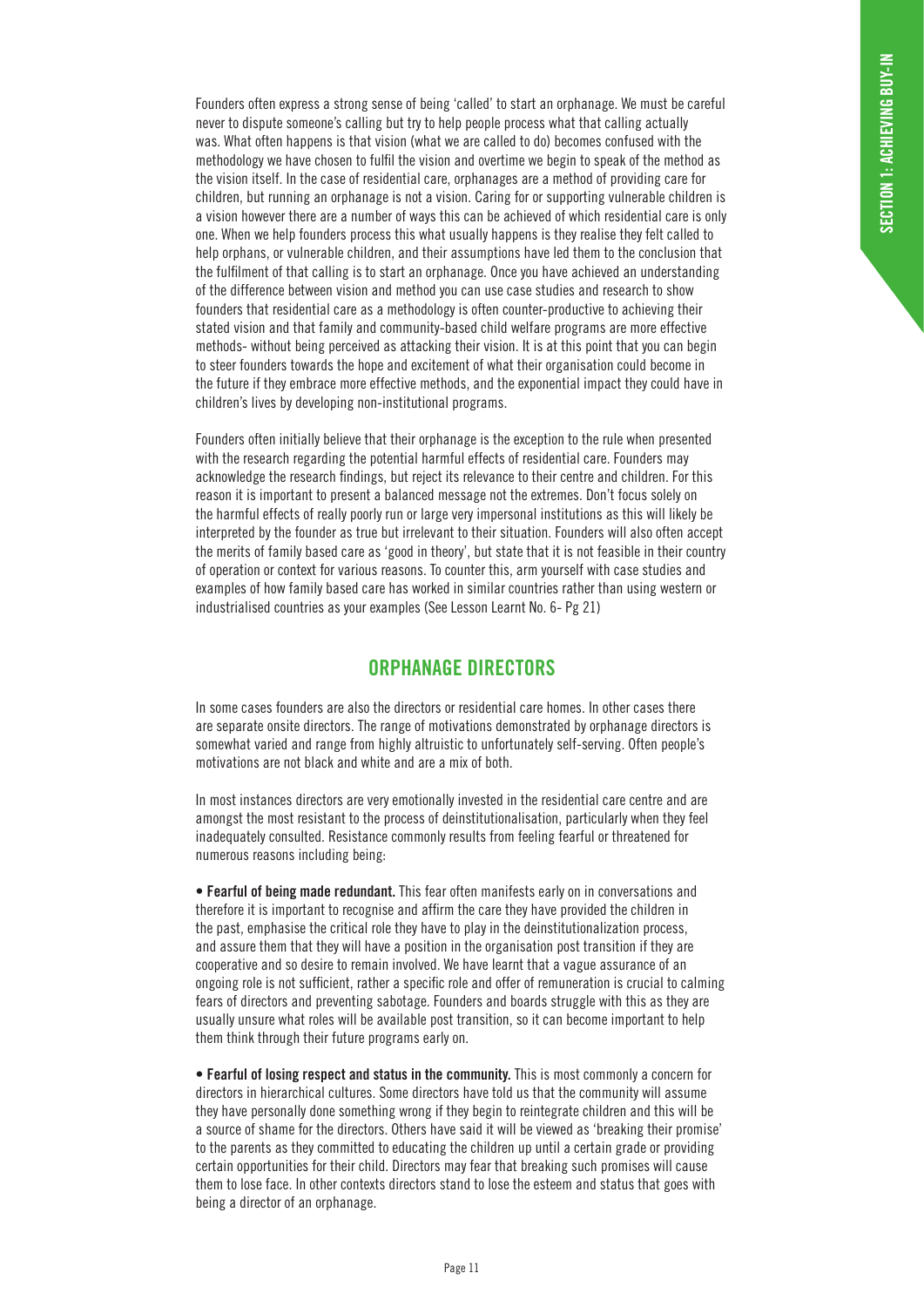To combat these fears it is important to do several things. Firstly show the director the equally important role they could play in a future non-institutional program, which will provide them with the same status in the community. Secondly include the local community and parents in education sessions explaining why the organisation is shifting to minimise the chances of them drawing false conclusions about the directors. Not only does this help address the director's fears it also reduces the risks of re-institutionalisation of reintegrated children. Thirdly be very clear about what support you will provide parents and/or families who are reunified with their children before you begin conversations with parents. The reputation of the director with the families is heavily dependent on being in a position to answer this question and follow through with promises.

**• Fearful of loss of authority and autonomy.** It is common for residential care centres to lack systems and policy frameworks or have very little in the way of accountability and transparency measures in place. Directors may be accustomed to a lot of discretion and autonomy particularly when it comes to the use of finances and decisions about the children. It is common for them to be uncomfortable with the assessments that come with preparing for deinstitutionalisation and preparing children for reintegration. They may feel they are being personally scrutinised and become defensive or feel devalued. This fear often manifests later in the conversations when social workers and assessments are introduced. Where transparency with partners/donors or financial integrity is an issue and funds have been siphoned or misappropriated, expect resistance to assessments to be more intense and be ready to deal proactively with sabotage.

**• Fearful of letting the children go.** Orphanage directors also may have strong attachments with the children and have envisioned caring for them for the remainder of their childhood. This is particularly common amongst directors who are also founders. It is common for them to believe they are better able to care for and love the children than the children's parents. In this case it is often possible to help the director see that most children want to be with their parents, even when their home circumstances are difficult or poor. Videos and case studies showing the perspective of children and care leavers has been helpful in assisting directors realise the importance of families to the children in their care. In some cases it is possible to encourage the director to talk with the children or trial family reconnection initiatives, which will likely allow the director to see how much the children desire to be with their families. Once they can accept this, it is possible to show them that the best way they can support these children is to assist their families, rather than remove the child. In many cases directors can have an ongoing role in monitoring the children's wellbeing post reunification and therefore retain a connection with the children.

## **LOCAL PASTORS WHO RUN ORPHANAGES**

There are many similarities between local pastors who run orphanages with the orphanage director category, however we have encountered a number of additional concerns for some (not all) local pastors that may need to be addressed:

• The orphanage is often an indicator of status and success for a local pastor (This is particularly common in India and Myanmar) and therefore the pastor can be resistant to transition due to the impact it will have on his/her image and status amongst peers.

• Funds raised for the orphanage may also be being used to support the pastor's church or other ministry activities. It is easier to raise funds for orphans than church planting and church building, therefore the pastor can be resistant due to the impact it will have on the church's revenue and ability to sustain his/her own income as the pastor.

• The orphanage building is also used as a church and the children are being counted in the number of church members. Therefore pastors can be reluctant to consider reunification, as it will impact church attendance numbers and any support/status associated with that.

• Children coming into care are being converted and then raised as future leaders/pastors. Pastors can be reluctant to let children return to non-Christian homes. This can sometimes be out of genuine concern for their spirituality, and other times out of concern for donor perceptions if they no longer have a 'leadership training' program associated with their orphanage.

In all these cases, the children's genuine need of residential care is not the primary motivating factor and therefore we have found that it is critical to address these other motivations in order to achieve buy in with the local pastor.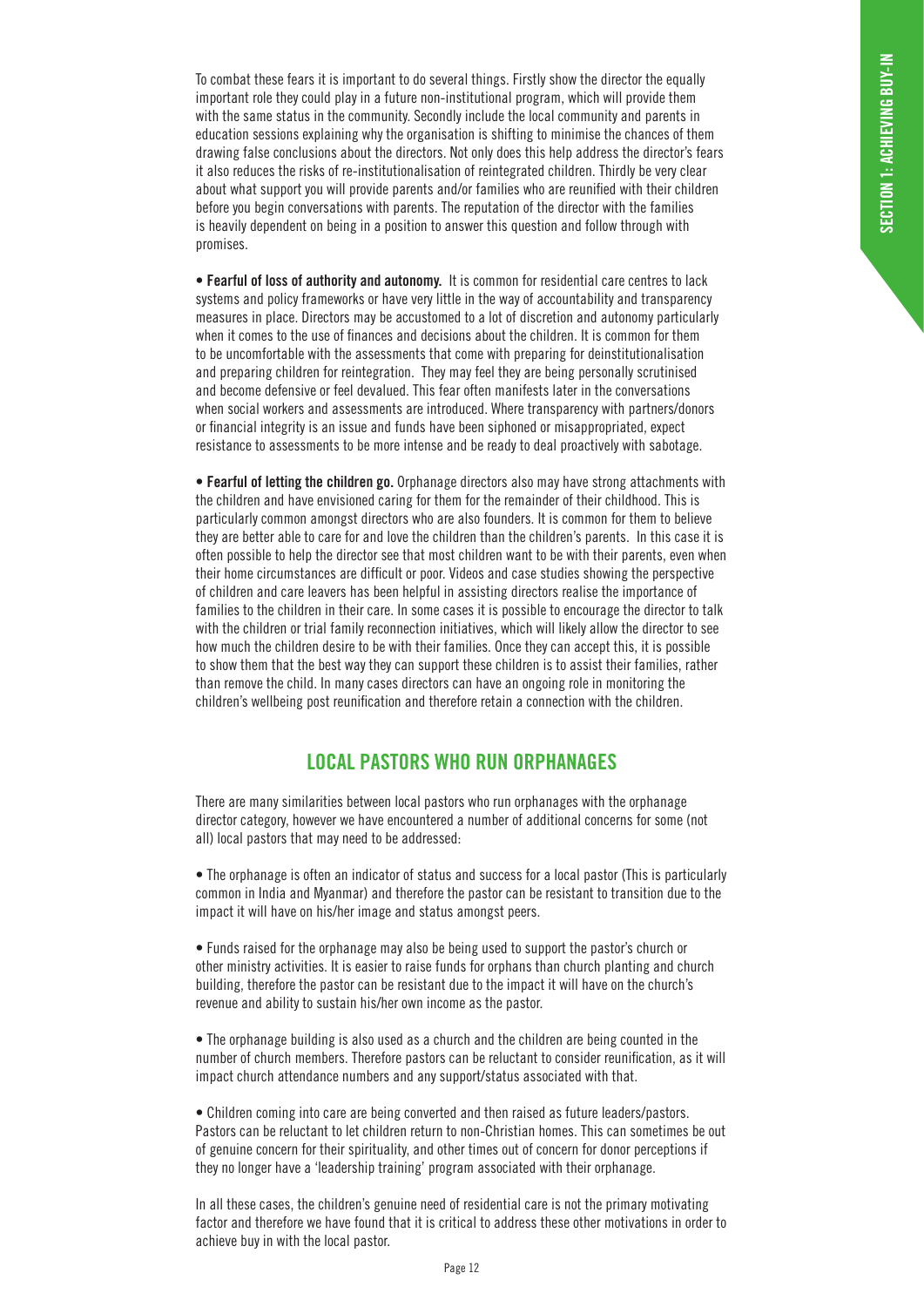Where the motivation relates to donor funds, we have found it effective to work with the organisation's key funders in partnership with the pastors. The key funders (and often international advisory boards who are also donors) are usually unaware that children are being placed in care to access funding, and are rarely happy when they find out. In these situations try to convince donors to exercise more robust due diligence and demand a greater level of transparency and accountability from the organisations they support. Encourage donors to only continue funding organisations that place the children's best interests at the centre of their programs and use residential care as a last resort and temporary option. Donors are often fearful of what will happen to the children if they cease funding, but in these cases the children are there because of the funding, so it is important for donors to realise their funds perpetuate a harmful situation rather than prevent it.

Where the motivation relates to building the church or raising leaders it is possible to demonstrate that removing children from their families for this purpose is not only unethical and coercive (denies children the free will given to them by God) but is also flawed as a strategy as the effects of institutionalisation and social segregation can negatively impact young people's leadership potential. Reaching out into a whole community and providing opportunities to whole families to hear and receive the gospel is more effective, sustainable, transformational and much more ethical.

### **BOARD MEMBERS**

Board member's influence and motivation varies based on the size and level of professionalism of the organisation. In small organisations boards are often comprised of family and friends of the founder and may not assume the actual role of directing and governing the organisation. In these cases the founder, who is often on the board, is the main decision maker and person to influence and conversations with the board are likely to be of use only once the founder has agreed to look into deinstitutionalisation in more depth.

In larger organisations where the board is governing and directing the organisation, the board members are key players. They are likely to be less emotionally invested in the project and able to take a more objective look at the issues and respond to the call to implement 'best practice' and minimise organisational risk. Useful topics to raise with boards in this position include:

- Understanding the implications of the child protection legal and policy framework of the country where their programs operate.
- The organisational and reputational risks associated with running residential care programs.
- Sustainability and cost implications of residential care programs.

ACCI has also found it helpful in some cases to conduct preliminary assessments on residential centres for boards and present the findings at board meetings. In many cases these 'orphanages' have never been formally evaluated and boards may not have a detailed understanding of what is happening or where their organisation stands in respect to minimum standards and 'good practice'. In several cases such reports were instrumental in securing an agreement from boards to transition their programs.

Once a board agrees with the need to transition from a philosophical standpoint, they generally want to know what technical skills and financial resources will be required to undergo the transition and how they might resource the transition. It is important to be able to provide them with links to technical support if they do not possess that internally and adequate information or examples to assist them to conduct a cost analysis and develop a budget.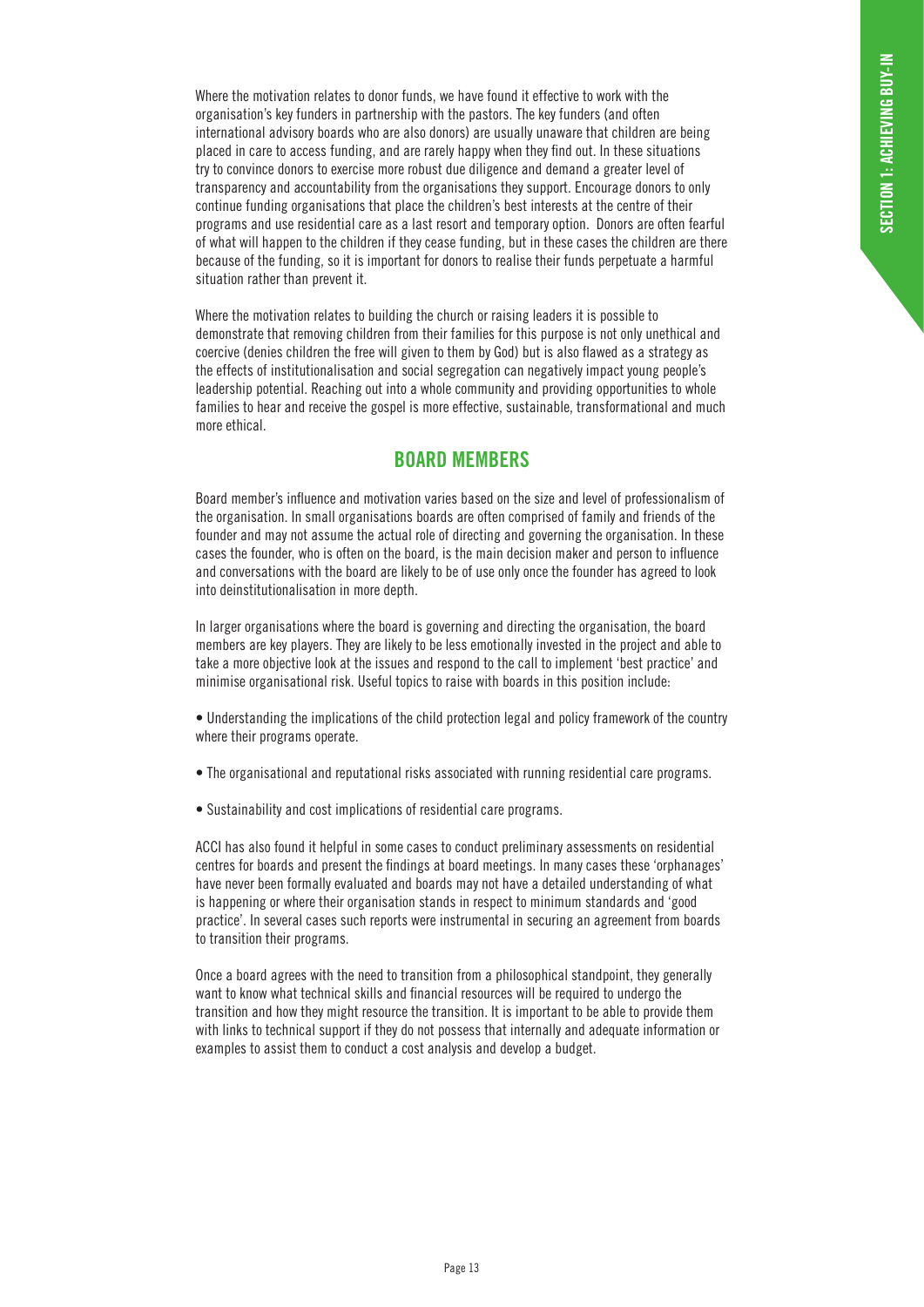# **INDIVIDUAL CHRISTIAN FAITH-BASED DONORS**

Our overwhelming experience with donors (particularly general church constituents) is that family-based care and family preservation makes sense once explained. In the majority of cases donors are unaware that most children in orphanages have parents and families, and once this myth is debunked donors are able to see the need to shift from funding orphanages to supporting families to stay together. As the message is so logical and easy to understand, donors who don't have a strong personal involvement in an orphanage are usually able to accept the need for change after one comprehensive information session. Donors with a strong personal involvement (child sponsors, orphanage volunteers, or fundraisers) however may still struggle to reconcile the message with the individual child/orphanage they support or have been involved in, and similar to founders, believe that their child/orphanage is the exception to the rule. Donors in this situation will often agree to remain engaged if they are assured that it will be safe and children will not be returned to abusive environments or kicked out with nowhere to go. They may initially be convinced that assessments will reveal that their children will still need care, and be surprised when family-based options for their sponsor child are discovered. As such we have found it more successful to communicate that reunification is a positive step forward in a natural progression i.e. 'We are excited to inform you that your sponsor child is now at the point where they can be reunified with their family. (child's name) will continue to receive assistance through the child centered community develop program or family strengthening service in their community'. Clear and regular communication, which takes donors on a positive journey, is critical in the transition process to retain their confidence and support.

### **LOCAL CHURCHES DONORS**

In the vast majority of cases Churches fund orphanages out of the best of intentions and the assumption that it is the way for Christians to fulfil their Bible responsibility to care for the fatherless children. Therefore changing the mindsets of local churches requires us to challenge theological interpretations of scriptures about vulnerable children as well as raise awareness about the potential harms of residential care and the need to shift away from perpetuating institutional programs.

The responsiveness of local churches to the message that residential care may not be in the best interest of children is often dependent on how they perceive themselves in relationship to the orphanage they are involved with. Some have a high degree of ownership, similar to that of a founder, and see the project as 'theirs'. In these cases you often need to treat the church as a founder and address their motivations and concerns accordingly.

Churches in this position are often the sole funders, regularly send teams to 'work' in the orphanage and are likely to be involved in some level of decision-making. They are more likely to be highly emotionally invested in the orphanage, and as such more resistant to change.

Other churches see themselves as donors and in this case are usually more receptive to education and re-evaluating what they fund. In this case the senior pastor and mission pastor/leader are the primary people you need to influence as they make the decisions about what projects the church will fund and then promote this to their constituents. In many cases the partnerships with orphanages have been forged through relationships between the pastor/s and orphanage founders rather than robust evaluations of the project and therefore often churches know very little about the quality or appropriateness of their partners programs. Therefore equipping church leaders with tools they can use to assess the orphanage they support is a good way of helping them to come to their own conclusions about the orphanage they support. ACCI has developed a donor due diligence tool and an orphanage checklist tool for this purpose. Churches often request assistance once they have completed the checklist to discuss their findings and ask for advice and recommendations. It is at this point churches can be guided to raise issues with the orphanage they partner with to use their influence as a donor to encourage the orphanage to change. This has successfully resulted in some orphanages agreeing to deinstitutionalisation and in other cases has resulted in churches severing support for orphanages that refused to embrace good practice despite offers of assistance.

As Churches often organise mission's trips to volunteer or visit orphanages they support it is advisable to incorporate discussions and information on ethical volunteering in your engagement with churches and also consider what other ethical short-term missions opportunities you could suggest instead.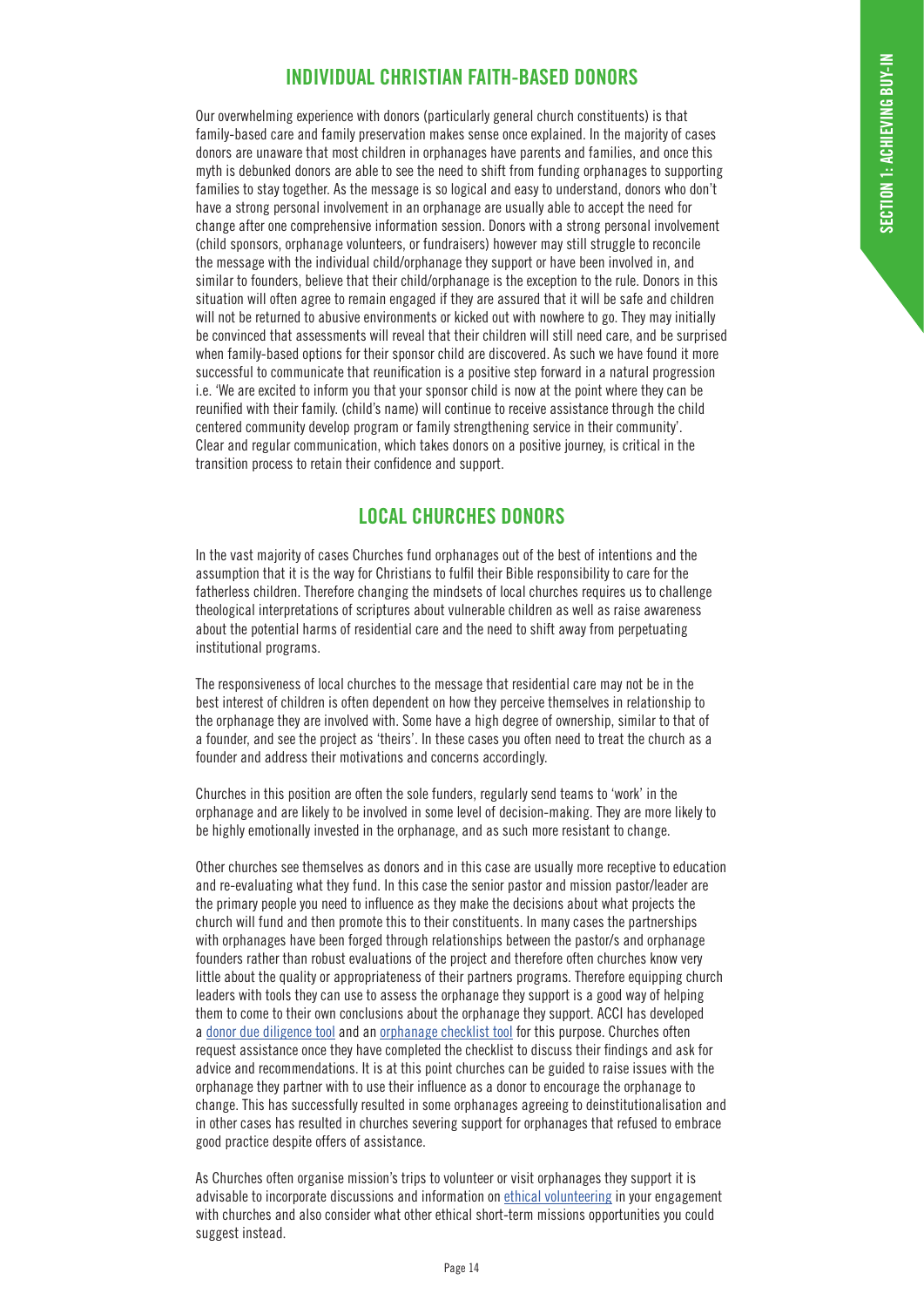# **SECTION 2: PREPARING FOR CHANGE**

### **STAGE ONE: PRELIMINARY ANALYSIS AND ASSESSMENTS**

The goal in this stage is to conduct thorough assessments of the partner organisation that has agreed to transition. Assessments enable us to determine an organisation's starting point and develop transitional plans.

#### **ONE: CONDUCT AN ORGANIZATIONAL SWOT ANALYSIS.**

This should look at organisational systems, management, governance, finances, donor management systems, marketing strategies, human resources and capacity to implement transition.

#### **TWO: COMPLETE AN ASSESSMENT OF THE RESIDENTIAL CARE FACILITY AND PROGRAMS.**

This should include an evaluation of the standards of care, systems and policies that are in place, as well as the skills and capacity of staff and management.

#### **THREE: ANALYSE THE IN-COUNTRY CHILD PROTECTION/WELFARE SYSTEM.**

Your analysis should including the legal, policy and procedural frameworks that the transition needs to adhere to and interact with.

### **STAGE TWO: STRATEGIC PLANNING FOR CHANGE**

#### **ONE: OUTLINE THE DEINSTITUTIONALISATION PROCESS.**

Show an overview of the steps involved in the process across the various tiers (organisation, staff, children, families and community). This allows the organisation to get a better understanding of how this process is outworked and prevents them from jumping ahead and/or neglecting key steps that could compromise the effectiveness of the whole process. It also helps people develop a realistic understanding of the time and resource commitment involved in deinstitutionalisation, which is key to managing expectations.

#### **TWO: UPDATE AND/OR DEVELOP KEY POLICIES.**

This should be done on the basis of the assessment conducted in the previous stage. Policies that need to be in place and updated include:

• Child Protection Policy. This needs to include very clear incident reporting and response procedures, as it is not uncommon for allegations of abuse to be raised as social workers begin working with children and assessing individual cases. Deciding how to respond in the midst of an incident leads to poor and irrational decisions being made which are often not in the best interests of the children, so it is best to have this developed before you begin. Caregiver to child ratios should also be addressed in the child protection policy and procedures and align with minimum standards.

• Visitors and Volunteers Policy. It is wise at this time to put into place clear guidelines for visitors and volunteers that prohibits volunteers from working in the residential care centres and directs volunteers towards other activities that will not put children at risk or complicate the reintegration process in anyway. (See ethical volunteering annex)

• Complaints Handling/Discipline Policy and Procedures. Make sure this is sufficient to address the potential for staff sabotage during the deinstitutionalisation process or develop a specific policy if needed. Sabotage is common and extremely detrimental and therefore having clear procedures in place from the outset helps reduce the likelihood of sabotage occurring, and assists management to identify and respond to early signs of sabotage, which minimises the negative effect of sabotage should it occur.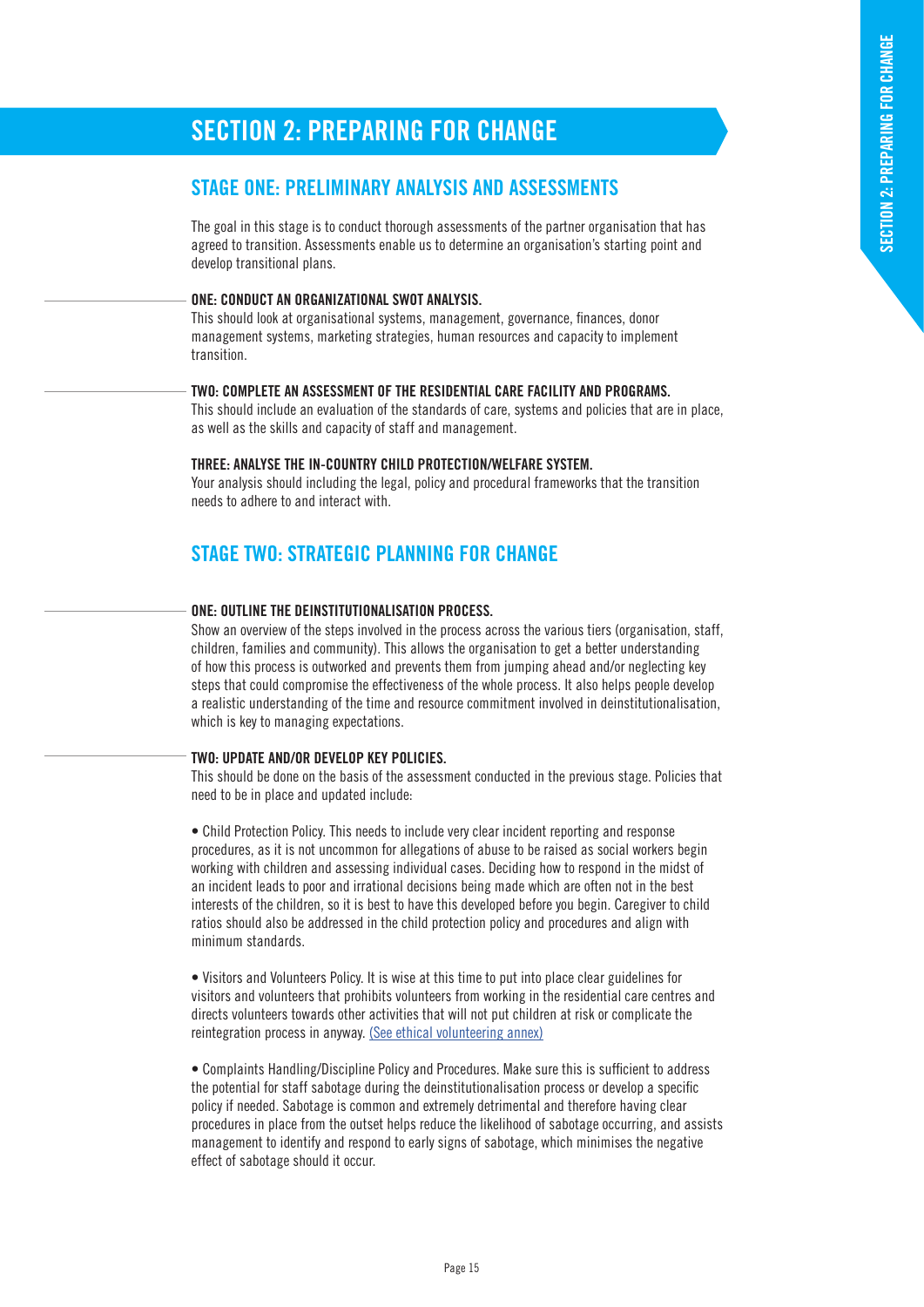• Admissions Policy. It is advisable at this time to put into a place a moratorium on new admissions whilst the organisation is preparing for deinstitutionalisation. If this is not possible the second best option is to develop an admissions policy that ensures that only children legitimately in need of temporary residential care are admitted. Robust assessment and case management procedures will need to be in place to ensure that gatekeeping is effective and referral networks may also be required.

#### **THREE: UP-SKILL AND HIRE ADEQUATE STAFF.**

Identify what needs to take place to ensure the organisation has sufficient staff (number and capacity) to undergo deinstitutionalisation. This may include organising training to up-skill existing staff and/or hiring new staff. The biggest gap in staff capacity is often in the area of trained social workers capable of conducting child and family assessments and developing care and reintegration plans. In some contexts developing these skills necessitates bringing in external trainers.

It is also important to up-skill staff in preparation for the type of programs the organisation will run post transition when they have closed or scaled back their residential care programs.

#### **FOUR: PREPARE DONORS FOR THE CHANGE.**

Evaluate the organisation's marketing strategy and how it will impact donor management throughout the transition. This is particularly relevant where the project has a direct child sponsorship model as ACCI's experience shows that these organisations risk losing a greater percentage of donors and may also come up against donors who expect to be involved in making decision regarding their sponsor child.

Develop a donor communication (i.e. newsletter, formal letter or email) that introduces the changes to donors. This should be educational and provide some rationale for the changes whilst remaining positive and instilling hope and confidence in donors. Assist the organisation to develop a strategy to personally engage with key influential donors and if possible be available to speak with key donors and address their concerns. It is unreasonable to expect an organisation that is new to deinstitutionalisation and family-based care to be able to adequately answer the scope of questions a donor may ask. It is important that donors feel confident that the direction the organisation is taking is in the best interests of the children otherwise donors may consider terminating their support.

#### **FIVE: DEVELOP INITIAL PLANS AND APPROACH TO PROJECT MANAGEMENT**

Develop the deinstitutionalisation plans. These should factor in the preparation steps such as staff hiring and training, establishing or improving case management system, modifying programs in the centre to preparing children for reintegration and meeting core minimum standards, as well as implementation steps such as conducting assessments, developing individual child care and family support plans, service mapping, family reconnection and monitoring.

Where project staff or managers are still struggling with the big picture strategy, short-term goals should be set which aim to build the knowledge and confidence of the project managers to engage with the concepts they are struggling with. Ensure that incentives are encouraging the desired behaviors (allow for innovation, risk taking, research and collaboration). Once their confidence has improved the remaining planning can be completed.

#### **SIX: SET BUDGETS AND ADDRESS SHORTFALLS IN FUNDING**

Cost out the plans developed in step five above. Organisations will generally see a spike in costs during the transition and then a reduction in costs when they transition into non-institutional programs. Look at ways to address the temporary spike in costs. This could be through providing extra funding to the project, sourcing external funding or bringing in new partnerships.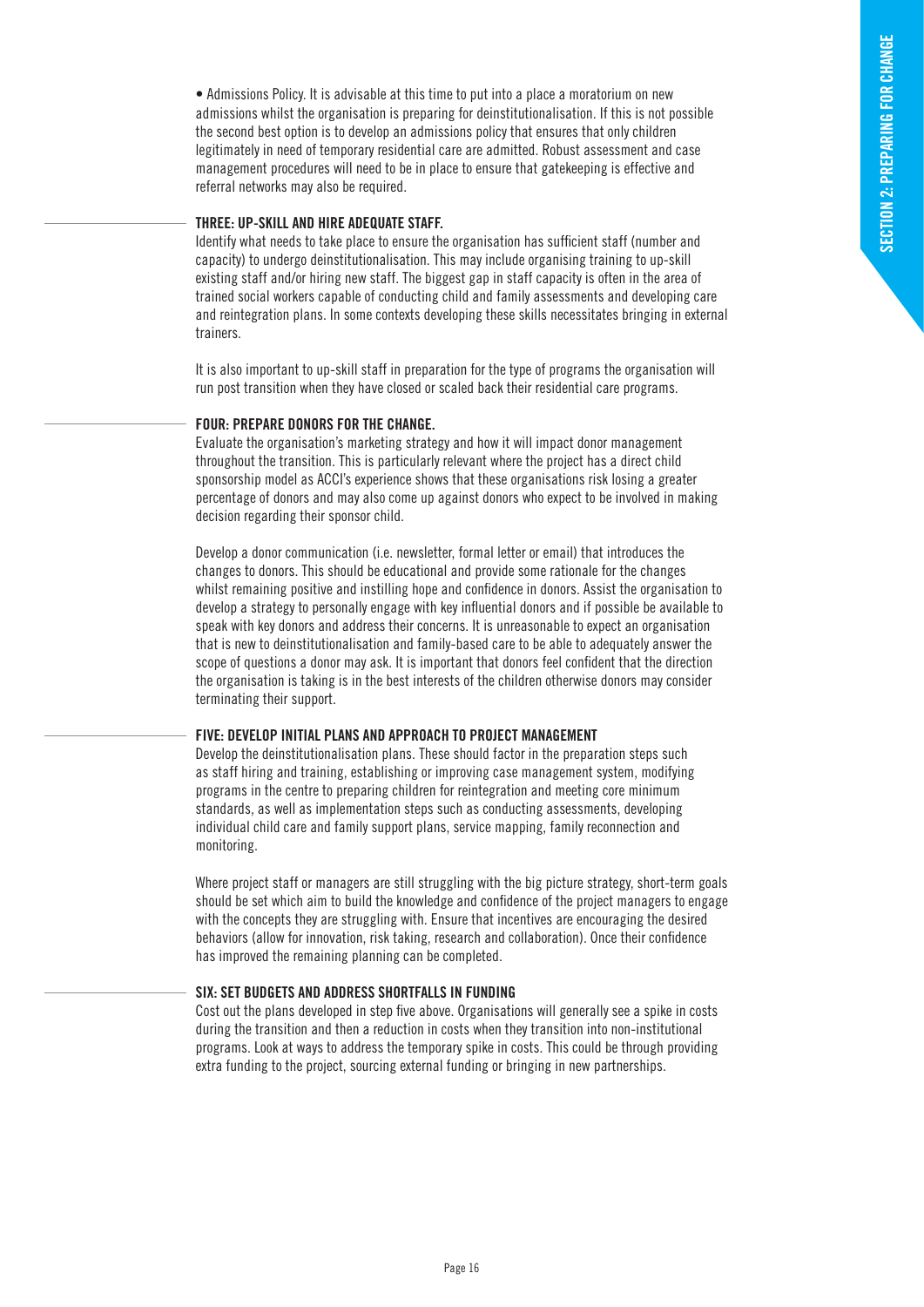#### **SEVEN: BEGIN TO LOOK AT FUTURE PROGRAMS AND STAFF ROLES**

Determine what roles and opportunities there are moving forward for the organisation as a whole and existing staff. This often involves looking at:

• The gaps in existing services that support children and families which may need to be filled (i.e. foster care, kinship care, family preservation services, education or daycare)

• The specific services required to support the children in care post reintegration.

• The strengths and competencies of the organisation. Whilst there may be many valid services that could assist children in families, it is important to steer the organisation towards the ones they have the skills, resources and expertise to develop and run well.

• The resources and facilities (buildings) that may need to be 'repurposed'. Once the organisation has a sense of what they will transition into it is important to begin to communicate this with staff, where possible before the transition begins. Doing so helps minimise sabotage, which can occur when staff remain worried about losing their jobs and therefore income. Uncertainty for staff in this area can lead to significant disruption, which can unsettle the children and their families and compromise the integrity of assessments.

#### **EIGHT: DISCUSS CHILD PARTICIPATION**

Discuss child participation with staff and leadership and develop mechanisms for child participation in the transition process. Children should be involved in the determination of their future placement and the development of their care plans based on their age and level of maturity. This requires some cultural knowledge and sensitivity to find culturally appropriate ways of consulting children that staff will not see as encouraging insubordination and disrespect.

#### **NINE: NETWORKING**

Encourage the organsiation to continue to network with other child protection and child welfare oriented organisations in their country or region. This is especially important during the preparation stages as they are likely to identify support, develop their skills, and become aware of programs the children in their care might be able to access once they have been reintegrated. It also helps address the isolation many organisations feel when they embark on this transition, particularly if they are one of the early adapters. It is often necessary to provide the incentives to make networking possible such as funds for travel or bridging those new relationships (particularly in the case where smaller national or faith based organisations feel intimidated by larger NGO's and INGO's).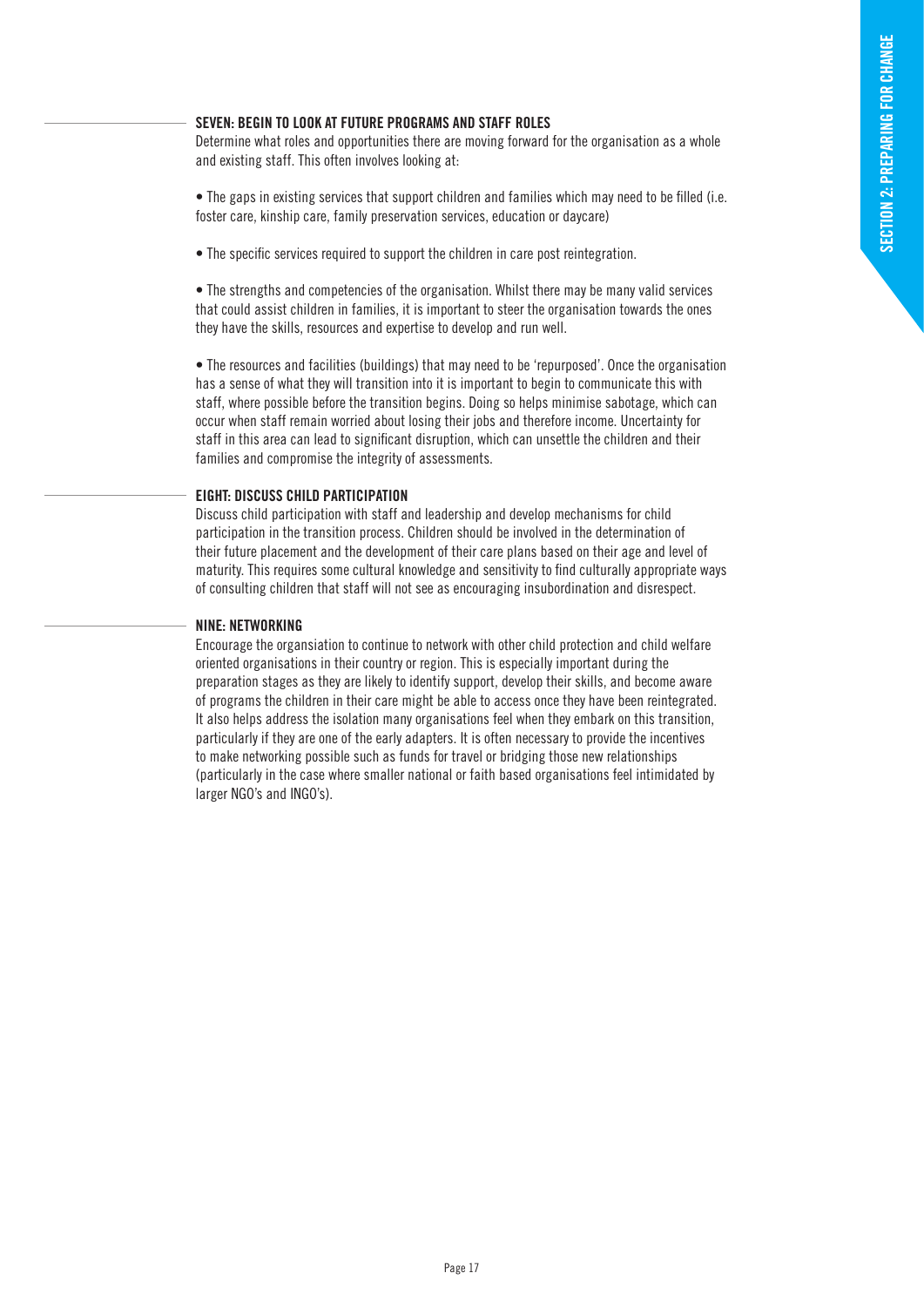# **SECTION 3: IMPLEMENTATION**

# **STAGE ONE: OUTWORKING PLANS**

#### **ONE: ADDRESS ANY OUTSTANDING REGISTRATION AND COMPLIANCE ISSUES.**

Often organisations are not adequately registered with the right ministerial body or department or do not have adequate permissions or MOU's in place to cover the scope of their activities. This should be addressed as early as possible.

#### **TWO: IMPLEMENT DEINSTITUTIONALISATION PLANS (AS DEVELOPED IN THE ABOVE STAGE).**

This will include:

- Staff training and hiring
- Program modification
- Family tracing
- Child and family assessments
- Developing and implementing care plans and family support plans
- Service mapping
- Family reconnection
- Identifying family-based care options for children who are unable to be reunified with biological families
- Developing or sourcing family and community based services for children
- Design and develop new programs
- Placement monitoring

### **STAGE TWO: MONITORING AND EVALUATION**

#### **ONE: MONITOR AND EVALUATE IMPLEMENTATION**

Monitoring and evaluation should be factored into the project cycle. Ongoing monitoring is important to ensure that feedback loops are in place so that problems can be identified and addressed and approaches can be modified where they are not successful or encountering roadblocks.

It is a good idea to document lessons learnt and trends, which can be shared with other projects or organisations that undergo deinstitutionalisation at a later date.

#### **TWO: MONITOR THE REINTEGRATION OF CHILDREN**

Children who have been reintegrated- either reunified with family of origin or placed in familybased care need to be monitored. A formal monitoring schedule should be determined in the planning phase and followed by social workers. Determine ahead of time the minimum time frame for monitoring as well as the criteria for initiating case closure.

# **CASE STUDY – TRANSITIONING PROGRAMS IN SRI LANKA**

Alison Atkinson and her husband Narel joined Australian Christian Churches International (ACCI) 10 years ago, as field workers in Colombo. They established the HelpKids Centre, a local, community-based organization that provided early childhood education and daycare support. After the 2007 tsunami, they also found themselves managing a partner organisation's children's home, which they renamed Home of Hope.

In 2011, ACCI began providing them with resources and training on the impact of institutional care on child development, family-based alternative care, family preservation and deinstitutionalization. Despite being initially hesitant, Alison and Narel's perspective began to shift, particularly as they began reflecting on specific cases of children in the Home of Hope. They realized that despite how poor these children's home environments might be, they desperately want to be with their parents and resent the separation. Alison says, "… in regards to my orphanage, I thought, we only have 23 kids.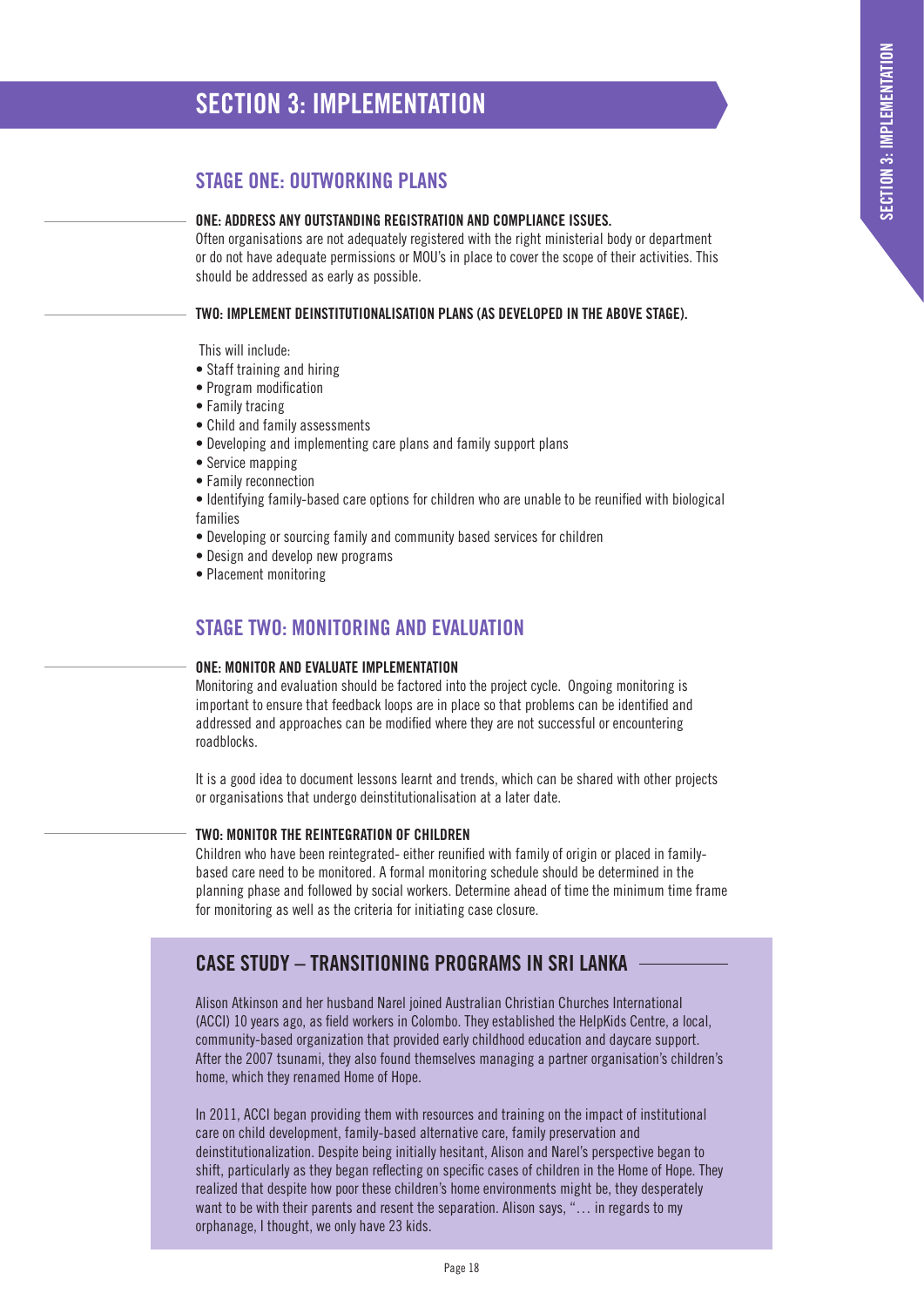We can love them, we can mother them, but the truth is, I can't give every one of those 23 children the love of a mother and a father, I can't do that. I now realise that the most effective thing I can do is come alongside their whole family, and stay connected to the children by supporting their family."

ACCI staff conducted an assessment of both their residential and non residential programs and held meetings with their staff and their local government probation officer to discuss the transition. ACCI provided HelpKids with technical support including training on family based care, reintegration, case management and child development and supported them as they developed their deinstitutionalisation plans. During the transition ACCI helped to fund the organisation's spiked costs and worked with them to develop a donor management strategy to journey donors through the transition process and ensure they retained their support.

ACCI also encouraged them to increase the scope of services provided through the HelpKids Centre day program to include family preservation and family strengthening services. The HelpKids Centre now provides family case management, counselling for parents, supports women in accessing vocational training, provides medical assistance and coordinates women's and children's clubs. The daycare support provided for single parents at the HelpKids Centre prevents children from spending all day on the streets, protects children from harm and potential abuse and provides for their physical, material, and psychosocial needs in a warm and caring environment. Further, the government has mandated that children on the streets be placed in government orphanages, which means daycare support is not merely a convenience to families, but also helps prevent children from being picked up off the streets by the authorities and placed in institutions.

Preserving and strengthening families has become central to Alison and Narel's vision. They have become strong advocates for deinstitutionalisation and have organised family based care training for networks of Christian and Catholic orphanages as well as for the Children's Commission and Department of Probation. ACCI has been able to organise trainers and fund the costs of these training sessions, impacting many people involved in child welfare systems in Sri Lanka. Alison is now dedicated to this approach, saying, "Our hearts have really changed. Our future for the Home of Hope is not to take many more children now; we're looking at turning the home into a vocational training centre." Alison and Narel have seen the impact of their work and their influence as an organisation increase, demonstrating that change is both possible and positive for faith based NGO's.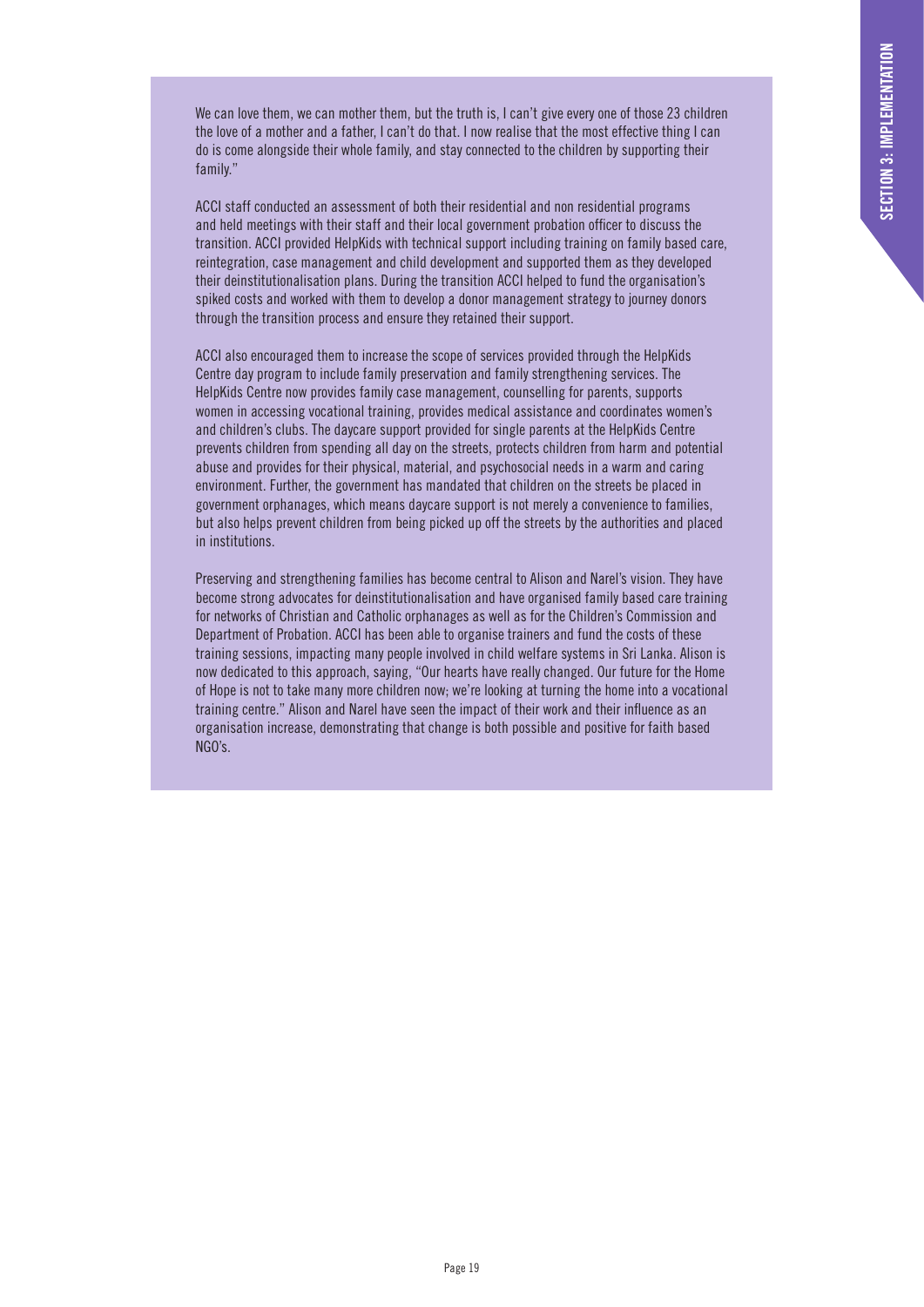# **LESSONS LEARNT**

**The following lessons learnt have been drawn from anecdotal evidence gathered through our experience in Kinnected over a five-year period as well as results from our first round of qualitative interviews with Kinnected partners and organisations. These lessons are not relevant to every case, but have emerged as common trends and have helped us adjust our approach and are therefore worth noting.**

#### **ONE: ADDRESS ISOLATION & PROVIDE CONSISTENT SUPPORT**

In our experience, walking organisations through this change requires a lot of direct support and encouragement. Most projects articulate feeling isolated and alone in implementing deinstitutionalisation and feel that they are 'pioneering' in their country of practice with very little peer or technical support available. They often articulate that they experience a lot of resistance from other orphanage directors who see their decision as threatening to the whole orphanage sector. Therefore the support of ACCI and peer support of other Kinnected projects becomes quite important to them. Without this, partners told us that is was unlikely that they would have been able to continue to work through the process.

#### **TWO: AVERAGE TIME FRAMES FROM EXPOSURE TO ACTION ARE 18 MONTHS**

The process of guiding an organisation or individual project through change is time intensive and lengthy. On average we have found that it takes 18 months from the point of initiating conversations to beginning the deinstitutionalisation process. We have also found that it is critical to ensure that good groundwork is laid in the education phase to minimise resistance in the implementation phase.

#### **THREE: CHALLENGING UNDERLYING ASSUMPTIONS PUTS THE ISSUE IN CONTEXT**

We consistently found that the change from institutional to non-institutional care represents a huge paradigm shift for people, that challenges multiple underlying assumptions and understandings separate to the specific issue of institutional care. These including things such notions of charity, superiority and colonialism, oversimplified understandings of development, economic discrimination, narrow economic understandings of poverty, lack of understanding of rights based frameworks and ethnocentricity. As we sought to engage both project managers, staff and donors in a process of unpacking these assumptions and providing workshops and training to introduce them to new concepts, it helped them understand why the use of residential care as a first priority for children was so problematic. Even when the workshops weren't specifically talking about orphanages, participants were consistently drawing linkages independently.

#### **FOUR: PACKAGE INFORMATION IN SMALLER TOPICS AND STAGGER DELIVERY**

We learnt that in order to successfully secure an agreement we needed to ensure that we are able to take an organisation on a journey rather than expect one contact point or one article to entirely shift their thinking. People tended to get overwhelmed and shut down when too much information was given to them without enough time to process each concept. We had to learn to break the issue down into topics and go through one at a time, dealing with their primary concerns or 'stumbling points' first. We developed our FAQ sheet directly as a response to this understanding, to enable people to engage with the question that was most pertinent to them, and once that was answered go on to discover the bigger picture, once concept at a time.

#### **FIVE: ENSURE THERE IS ADEQUATE OPPORTUNITY FOR PEOPLE TO ASK QUESTIONS**

When we held forums, trainings or other awareness raising activities, we learnt that it was important to ensure there was adequate time for people to ask questions. We found that where we didn't do this, people would get stuck on 'their question' or the reason why they believed their case was an exception to all the research and conclusions and disengage from the journey.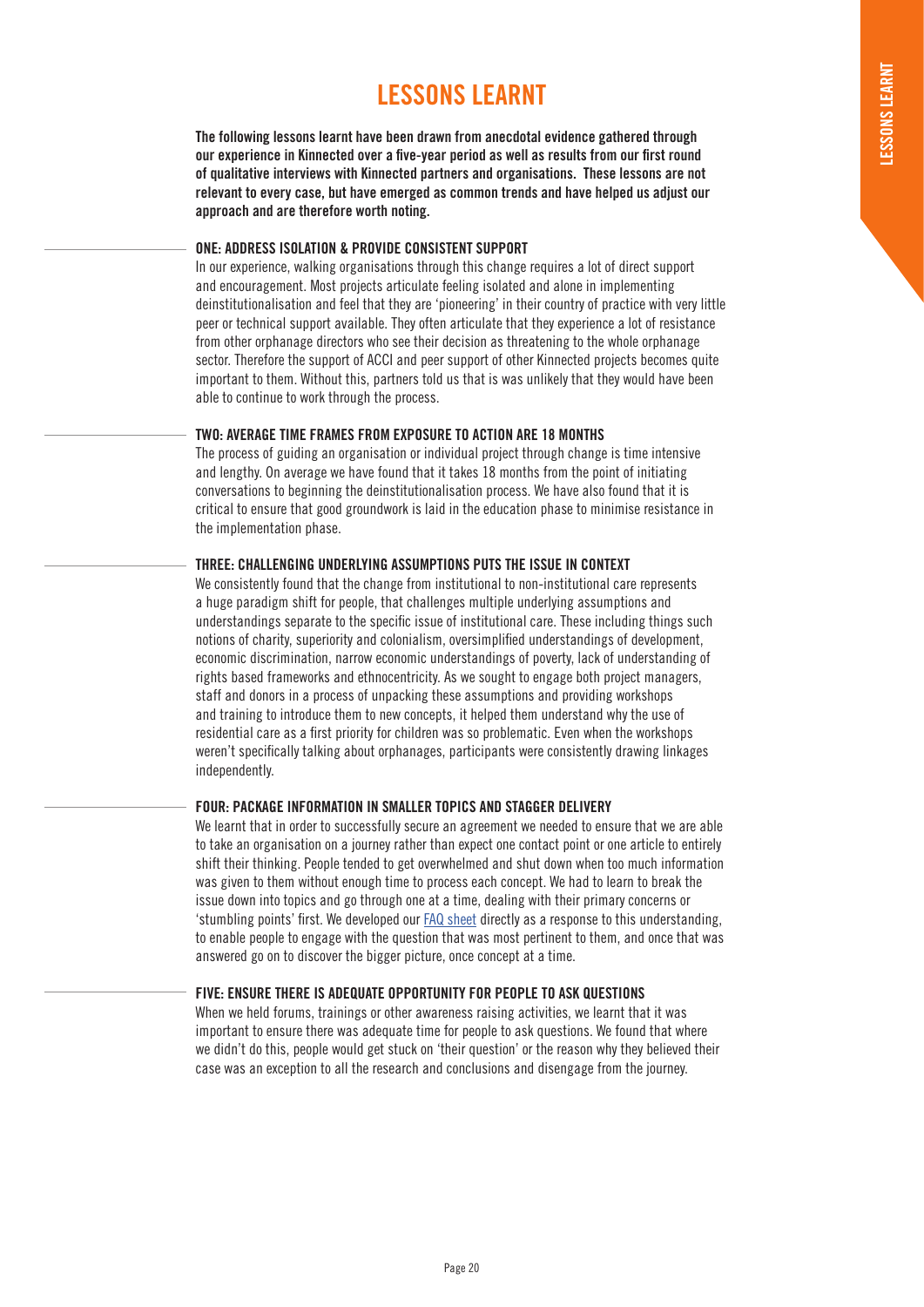#### **SIX: USE CASE STUDIES TO COUNTER RESISTANCE.**

Many people believe that their orphanage is the exception to the rule, and that they are justified in their ongoing use of residential care. They would assert that their situation was 'different' and their long-term care facilities were the only valid option in their country or situation. In reality the reasons people offered up as to why it wouldn't work in their context were generally similar, and included statements like: 'In my country/the country where I work…

- People are too poor
- Governments are too corrupt
- Governments will never enforce their policies
- Families will not care for non-biological children
- Families won't care for children with special needs
- There are no schools in the community
- Families don't love their children, are abusive, and neglectful
- Children will be used as domestic servants in foster care
- Children will be second class citizens in foster care
- Children are happy in our orphanage and want to be there
- We operate as a family therefore this is not valid.

We found that using case studies from culturally similar but economically more challenging contexts effectively addressed this. In S.E Asia we developed case studies and videos about foster care, family preservation, perspectives of care leavers on their experience in residential care, and interviews with practitioners and government officials from Cambodia. This provided examples of how it could work in one of the poorest, most corrupt and challenging countries in Asia, and as it was all from the perspective of others and told in the form of personal stories and testimonies, it was harder to contest. We have gone on to develop similar case studies and videos in other countries where Kinnected is operating.

#### **SEVEN: SUPPORT YOUR 'ARGUMENT' THEOLOGICALLY.**

Faith-based organisations can be very resistant and suspicious of things that sound 'humanistic' and 'secular'. We found it was important to demonstrate very early how we saw this issue Biblically and theologically. In practical terms this meant that we changed our approach from leading with 'UN CRC and International Law' to 'God sets the Lonely in Families' and 'God designed families to care for children'. We could bring policy, law and national frameworks into the messages and equation, but we could not lead with it. We found churches and individuals very responsive when we discuss the Biblical mandate to care for the widow and orphan by discussing how the Bible is referring to a family unit, not two separate categories of people to be dealt with individually, therefore these verses actually support family preservation, family strengthening and family-based care not the separation of children from their families and institutional care.

#### **EIGHT: HELP ORGANISATIONS ENVISION THEMSELVES POST TRANSITION.**

When an organisation's sole mandate has been to start and run an orphanage, challenging this practice is very confronting and threatening. Not only do they need to process through their past actions, but also answer more pragmatic concerns such as:

- What will we do if we no longer have orphanages?
- Who am I if I am not an orphanage director and what is left for me to do?
- What will we do with our buildings?
- What will our donors say?

At the same time as we were helping them process through the need for change, we had to also help them envision what the future might look like post transition. We did this by utilising case studies and stories of other organisations running community based services, and familybased alternative care. We also would help groups work through research, service mapping and the process of identifying root causes to child and family vulnerability, and gaps in services to address those vulnerabilities in their communities. This gave them a practical pathway to work out their future programming and we found that in some cases, reduced interference in the deinstitutionalisation process (particularly from directors interfering with social worker's processes) as they were positively engaged in setting future direction with guidance from ACCI staff.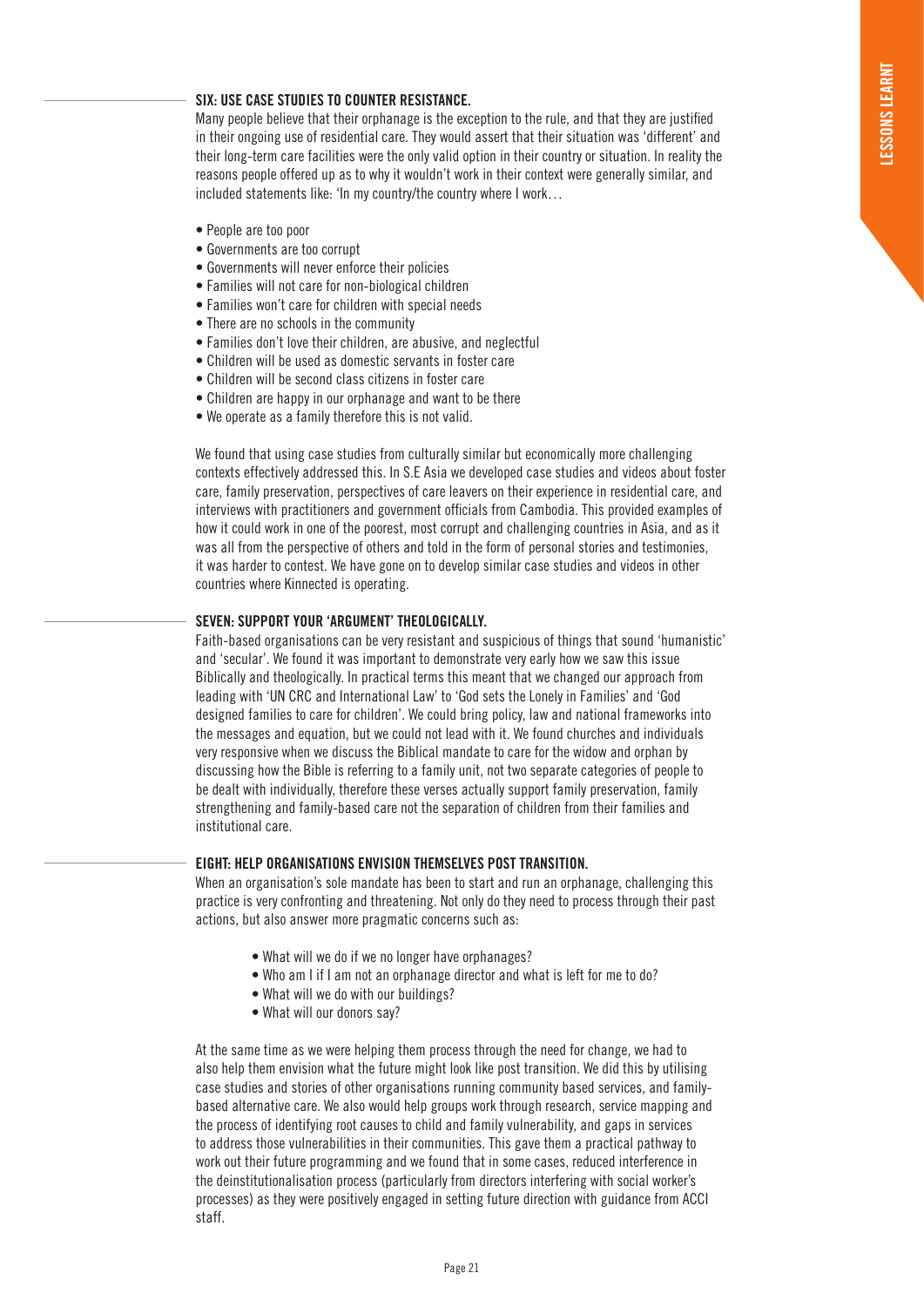#### **NINE: IDENTIFY AND ADDRESS MISAPPROPRIATION OF FUNDS PRIOR TO COMMENCING DEINSTITUTIONALISATION.**

In numerous instances, where orphanage directors where fabricating numbers of children in their homes, or siphoning funds, we experienced extreme sabotage and resistance at the point of bringing trained social workers into the process who would inevitably discover what was happening. We learnt from this that we need to include these possibilities in the initial risk assessment and address it very early on if there is suspicion of misuse of funds or 'ghost' names on the orphanage's lists in order to minimise the effects of sabotage on the assessment and critical stages in the reintegration process which can negatively impact the children and their families.

#### **TEN: IMPACT OF CHILD SPONSORSHIP PROGRAMS ON DONOR RETENTION RATES.**

Amongst the Kinnected partners, we have found the greatest challenges in transitioning donors and retaining donors was amongst organisations that had direct child sponsorship models. In this case anecdotal evidence suggests that up to 40% of donors disengaged compared with around 10-15% amongst other organisations who did not have a direct child sponsorship model of marketing. Whilst cases were limited, there were some instances where donors believed they should have a say as to whether a child is reunified with their family and felt they had a right to be consulted. We suspect that both of these issues may related to the oversimplified message that child sponsorship often communicates and marketing that associates the donor's relation to the child with a parental relationship.

#### **ELEVEN: PROS AND CONS OF STRONG MESSAGES.**

In the first 12 months we were experimenting with how we talked about this issue in conferences and forums. In one larger conference a strong approach was taken whereby the speaker showed the linkages between orphanages and trafficking and implored pastors to stop demanding that the orphanage they sponsor are full of children as it can lead to active recruiting and trafficking of children and increases the likelihood of children being trafficked, or exploited when they leave care. The reaction to this was very strong. Some pastors were very vocal in expressing their support, and others very vocal in expressing their anger. The positive outcome was it sustained dialogue over an extended period of time, and word spread beyond the scope of delegates into the broader movement. This is significant as information has been available for a long period of time, but it is challenging to get people to talk about this or understand the role donors play in the proliferation of residential care. A strong message fuels interest and generates discussion. The negative outcome was it was seen by some as polarising, and perhaps made it more challenging to reach out to and engage those who were vocally against the stance. Those church pastors who strongly disliked the message were more likely to withdraw support of organisations undergoing deinstitutionalisation, therefore there was a negative impact back on organisations. Overall we believe a more balanced message is most effective and strong messages should be used sparingly and wisely.

#### **TWELVE: GIVE AN OVERVIEW OF DEINSTITUTIONALISATION EARLY ON.**

In a small number of cases when we were discussing deinstitutionalisation with organisations, they ran ahead and began discussing it with families and children before they had a solid plan in place and before we had achieved full buy-in. This was destabilising for families and children, and in one case, the organisation returned a child to their family without due process and without our knowledge. This placement failed and the child returned to the orphanage. This was a significant setback in the organisation's journey as they believed they now had evidence as to why reunification would not work in their context. We learn that we had to have a generalised mapped out overview of the process and communicate this with partners early on so that they could see how much work happens at an organisation and staff level before we begin talking to the families and children, and the importance of having a child-friendly and centered approach in place prior to commencing discussions with children and their families.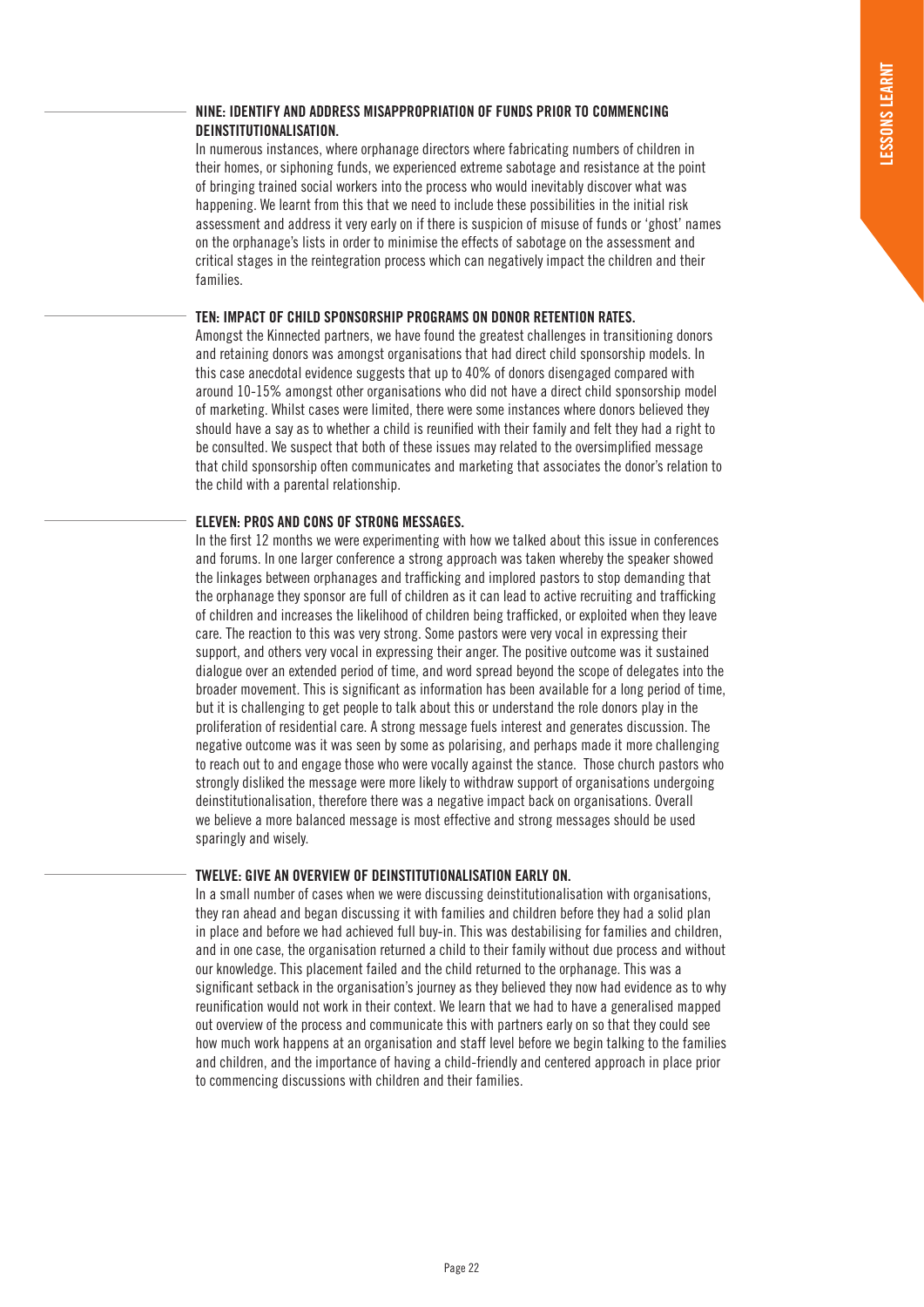#### **THIRTEEN: FUND UNMARKETABLE TRANSITION COSTS**

It can be challenging for the organisation undergoing residential care to fund aspects of their transition such as training social workers, implementing case management, study tours and travel costs associated with family tracing. Having finances available to fund these activities, which are pivotal to a successful deinstitutionalisation program yet often challenging for the organisation to market to their donors, has been critical. Through Kinnected we have been able to use the limited general funds we have to designate to important aspects of each partner's journey, which ensures those processes or steps are not overlooked or neglected due to funding pressures.

#### **FOURTEEN: BRIDGE THE GAP BETWEEN LARGE NGO'S AND SMALL FAITH-BASED GROUPS.**

Many of the organisations we have worked with are small faith-based organisations that are reluctant to network with or reach out to larger INGO's or UN agencies in the countries where they are working. Organisations often articulated that larger secular NGO's GO's or INGO's were dismissive of them, and there was a sense of suspicion and hesitancy to connect. We also found that they may not know 'development speak' and this created a barrier to communicating with more professionally trained development staff and organisations, resulting in feelings of inferiority amongst the faith-based organisations. Through Kinnected we have been able to be the bridge linking these smaller groups or individual organisations to larger agencies that may also be working in this sector at a policy or practical level and can offer some level of in-country support. We believe there remains a need raise this issue more broadly in the sector and foster greater cooperation and collaboration in order to see greater numbers of orphanages commit to deinstitutionalisation.

#### **FIFTEEN: CONTINUALLY COMMUNICATE THE CONTINUUM OF CARE**

When discussing reintegration, people consistently assume it is an either or scenario; children are either in the orphanage, or they will be relinquished to whatever fate awaits them in their family. We have to continually and intentionally ensure people understand the following key points:

- Each decision to reintegrate a child is guided by the best interest determination and is case by case
- Children will not be sent back to abusive families or environments
- Families are supported and strengthened to resume the care of their children therefore children are not sent back to abject poverty
- Support can continue where needed in the community so the children are not cut off from assistance
- Where a child cannot return home, there are family-based options such as foster care and Kinship care that should be explored and provided.
- Ongoing monitoring is a key component of reintegration

In our experience the above points need to be communicated multiple times throughout the journey.

#### **SIXTEEN: EXPECTATIONS IN THE FIRST 6 MONTHS AFTER REUNIFICATION.**

Interviews with social workers, families and orphanage directors revealed that most families experienced a 'honeymoon period' during the first three months, post reunification. In most cases where families reported issues, these occurred between the 3-6 month mark and in most cases families reported that these issues were resolved and normal family routines established by 6 months. We learnt from this the importance of providing ongoing monitoring and ensuring adequate contact with families during the 3-6 month period to address issues that could lead to placement breakdown. We also learnt that it is helpful to share these experiences with families about to be reunited with their children so that they have realistic expectations and are able to better 'weather' temporary issues.